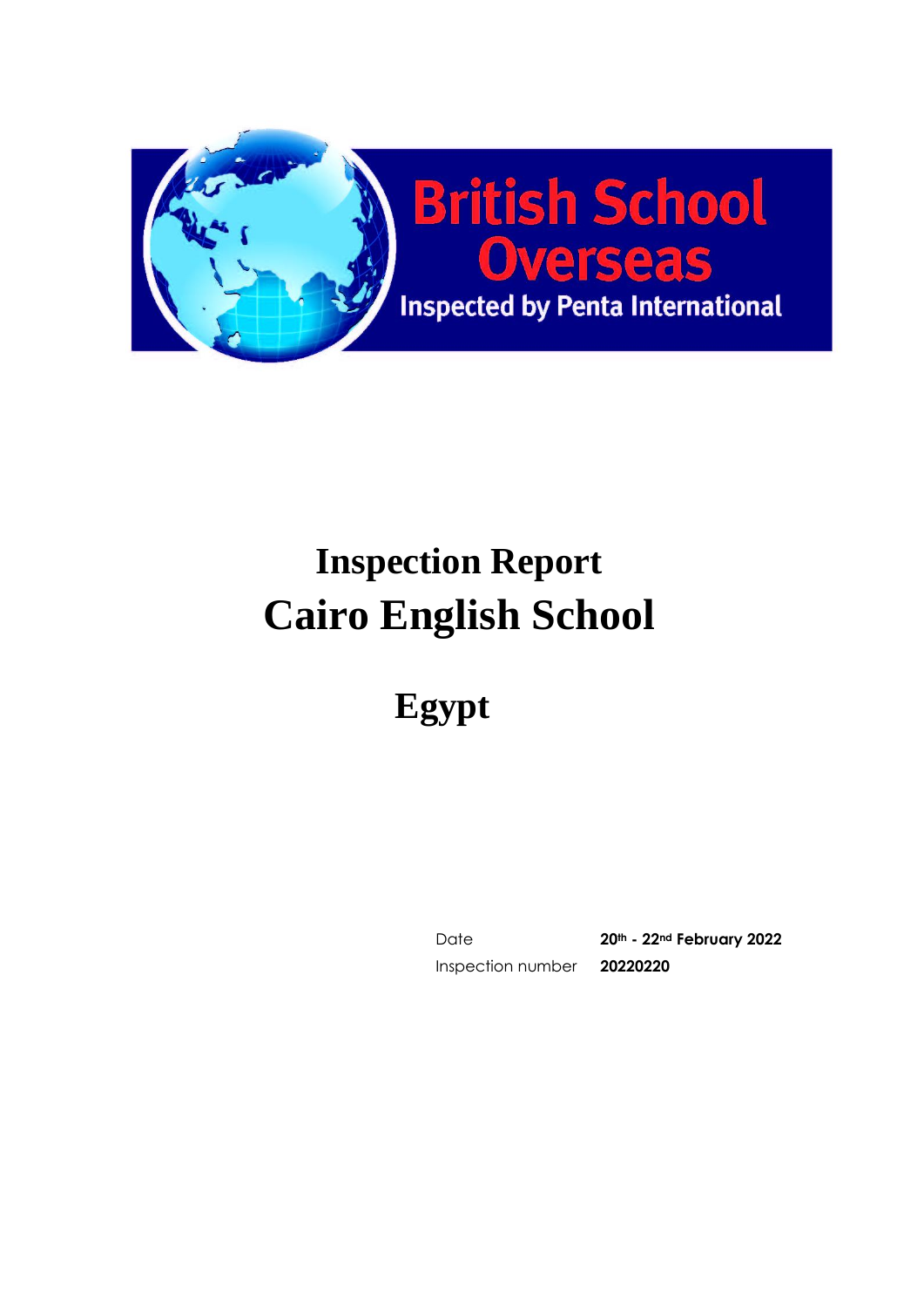**Cairo English School Egypt**

**20 th to 22 ndFebruary 2022**

| Contents               |                                                                                      | page           |  |  |  |  |  |
|------------------------|--------------------------------------------------------------------------------------|----------------|--|--|--|--|--|
| 1                      | Purpose and scope on the inspection                                                  |                |  |  |  |  |  |
| $\overline{2}$         | Compliance with regulatory requirements                                              |                |  |  |  |  |  |
| 3                      | Overall effectiveness of the school                                                  |                |  |  |  |  |  |
|                        | 3.1<br>What the school does well                                                     | 3              |  |  |  |  |  |
|                        | 3.2<br>Points for improvement                                                        | 4              |  |  |  |  |  |
| $\boldsymbol{\Lambda}$ | The context of the school                                                            |                |  |  |  |  |  |
|                        | 4.1 The British nature of the school                                                 | 6              |  |  |  |  |  |
| 5                      | <b>Standard 1</b><br>The quality of education provided by the school                 |                |  |  |  |  |  |
|                        | 5.1<br>Curriculum                                                                    | $\overline{7}$ |  |  |  |  |  |
|                        | 5.2 Teaching and assessment                                                          | 8              |  |  |  |  |  |
|                        | 5.3 Standards achieved by pupils                                                     | 10             |  |  |  |  |  |
| 6                      | <b>Standard 2</b><br>The spiritual, moral, social and cultural development of pupils | 12             |  |  |  |  |  |
| 7                      | <b>Standard 3</b><br>The welfare, health and safety of pupils                        | 14             |  |  |  |  |  |
| 8                      | <b>Standard 4</b><br>The suitability of the proprietor and staff                     | 16             |  |  |  |  |  |
| 9                      | <b>Standard 5</b><br>The premises and accommodation                                  | 17             |  |  |  |  |  |
| 10                     | <b>Standard 6</b><br>The provision of information for parents, carers and others     | 19             |  |  |  |  |  |
| 11                     | <b>Standard 7</b><br>The school's procedures for handling complaints                 | 20             |  |  |  |  |  |
| 12                     | <b>Standard 8</b><br>Leadership and management of the school                         | 21             |  |  |  |  |  |

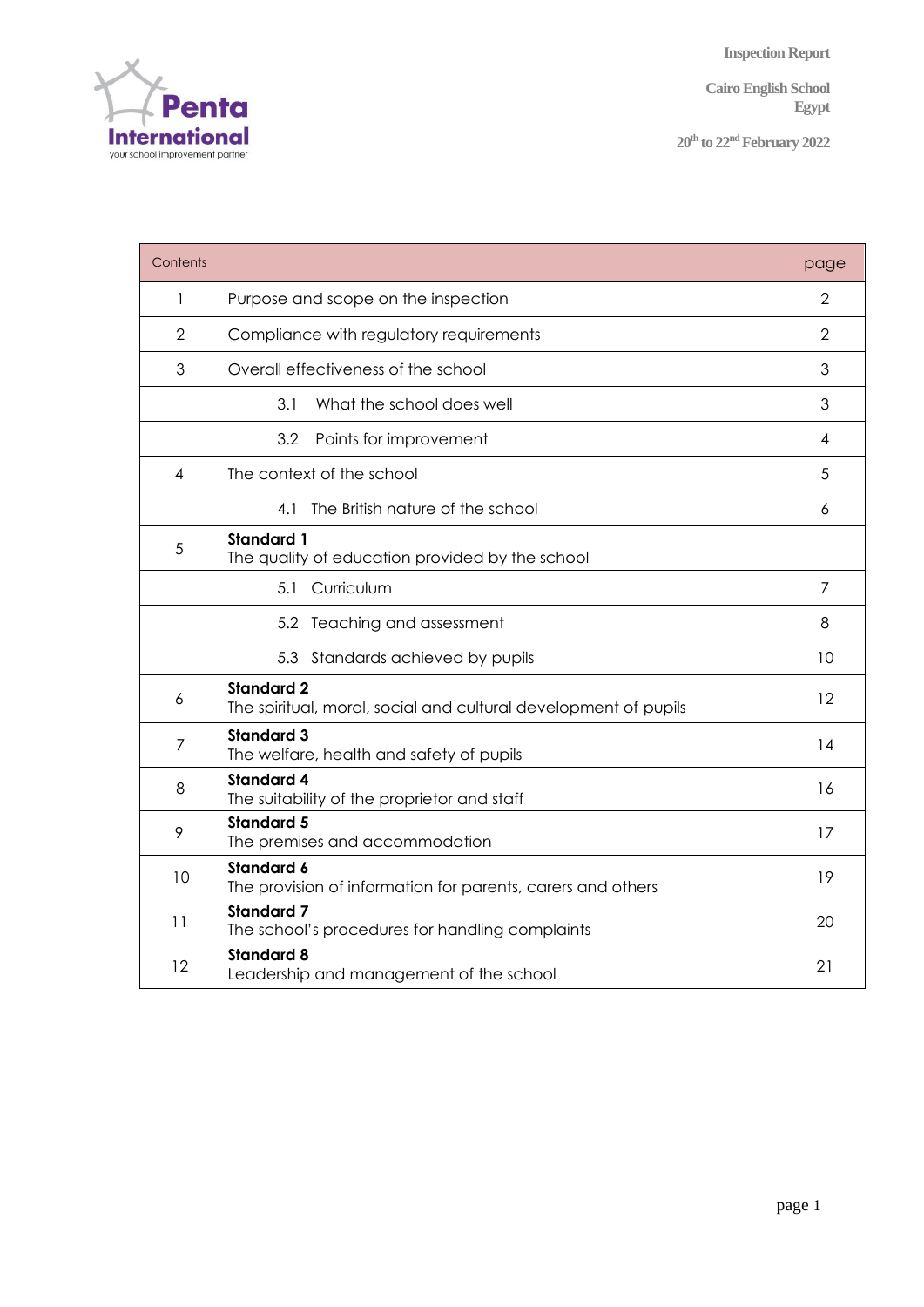**Cairo English School Egypt**

**20 th to 22 ndFebruary 2022**



## 1. Purpose and scope of the inspection

The Department for Education has put in place a voluntary scheme for the inspection of British schools overseas, whereby schools are inspected against a common set of standards that British schools overseas can choose to adopt.

The inspection and this report follow the Department for Education (DFE) schedule for the inspection of British Schools overseas.

The purpose of the inspection is to provide information to parents, teachers, senior managers and the school's management on the overall effectiveness of the school, the standard of education it provides and its compatibility with independent schools in the United Kingdom.

The inspection and report will cover the key areas of quality of the curriculum; quality of teaching and learning; the spiritual, moral, social and cultural development of pupils; their welfare, health and safety; the suitability of the proprietor and staff; the school's premises and accommodation (including boarding); and the school's complaints procedures. An essential part of the inspection is considering the extent to which the British character of the school is evident in its ethos, curriculum, teaching, care for pupils and pupils' achievements.

This inspection was completed by Penta International. Penta International is approved by the British Government for the purpose of inspecting schools overseas. As one of the leading inspection providers, Penta International reports to the English Department for Education (DFE) on the extent to which schools meet the standards for British Schools Overseas.

During the inspection visit, over 100 lesson observations took place, as well as a series of learning walks. School documentation and policies were analysed and data reviewed. Pupils' workbooks were scrutinised, and discussions were held with the senior staff, the management team, and a range of teachers, parents and groups of pupils. The inspection team were in school for three days.

The lead inspector was Dr Mark Evans. The team members were Abigail Fishburne, Amanda Herron, Nichelle Jackson and Simon Sharron, with Akin Alufa working online.

## 2. Compliance with regulatory requirements

The Cairo English School (CES) meets all standards for British Schools Overseas<sup>1</sup>.

<sup>1</sup> Except those that are against the law in Egypt.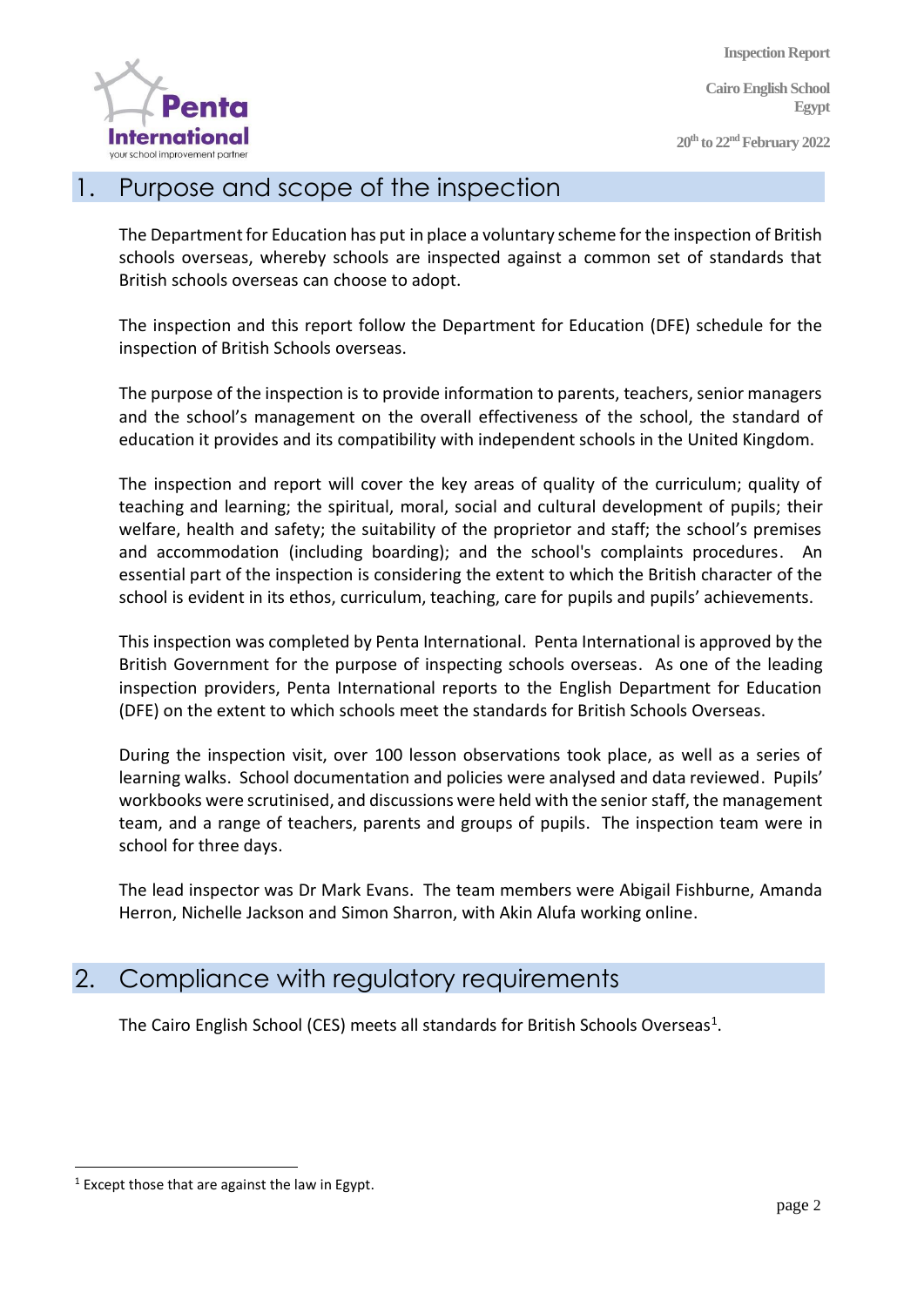**Cairo English School Egypt**

**20 th to 22 ndFebruary 2022**



#### 3. Overall effectiveness of the school

Cairo English School provides a high quality education that meets the needs of its pupils. It has many outstanding features and is continuing to develop further through the investments of its owners, and the hard work and innovation of its leaders. The school is oversubscribed.

The school provides a high quality of British-style education supported by an outstanding level of pupil care. The school's curriculum is broad, balanced, and innovative: pupils are engaged in their learning. Teachers make good use of resources and outdoor spaces, to plan interesting lessons across all subject areas. Pupils' behaviour is excellent, and they really enjoy coming to school. As a result, nearly all pupils make at least good progress across all key stages becoming highly confident, articulate and successful learners with many exceeding expectations.

The school is supported by a board that is very effective in providing strategic direction and support.

## 3.1 What the school does well

The school has many strengths including:

- outstanding spiritual, moral, social, cultural and personal development of the learners
- the ethos of the school which has helped to build a harmonious learning community that enables pupils to feel safe and valued
- excellent premises, with rigorous attention to detail and robust security
- the strong emphasis on the pupils' welfare, health and safety
- positive relationships between staff, learners and parents
- excellent day-to-day organisation and logistics
- the highly effective leadership by the director who is passionate about school improvement, which enables pupils to succeed
- strong links with parents and the community
- the commitment of staff, including administrative and ancillary staff, to the wellbeing of pupils
- strong and effective governance
- the robust response and highly appropriate protocols to guard against infection during the pandemic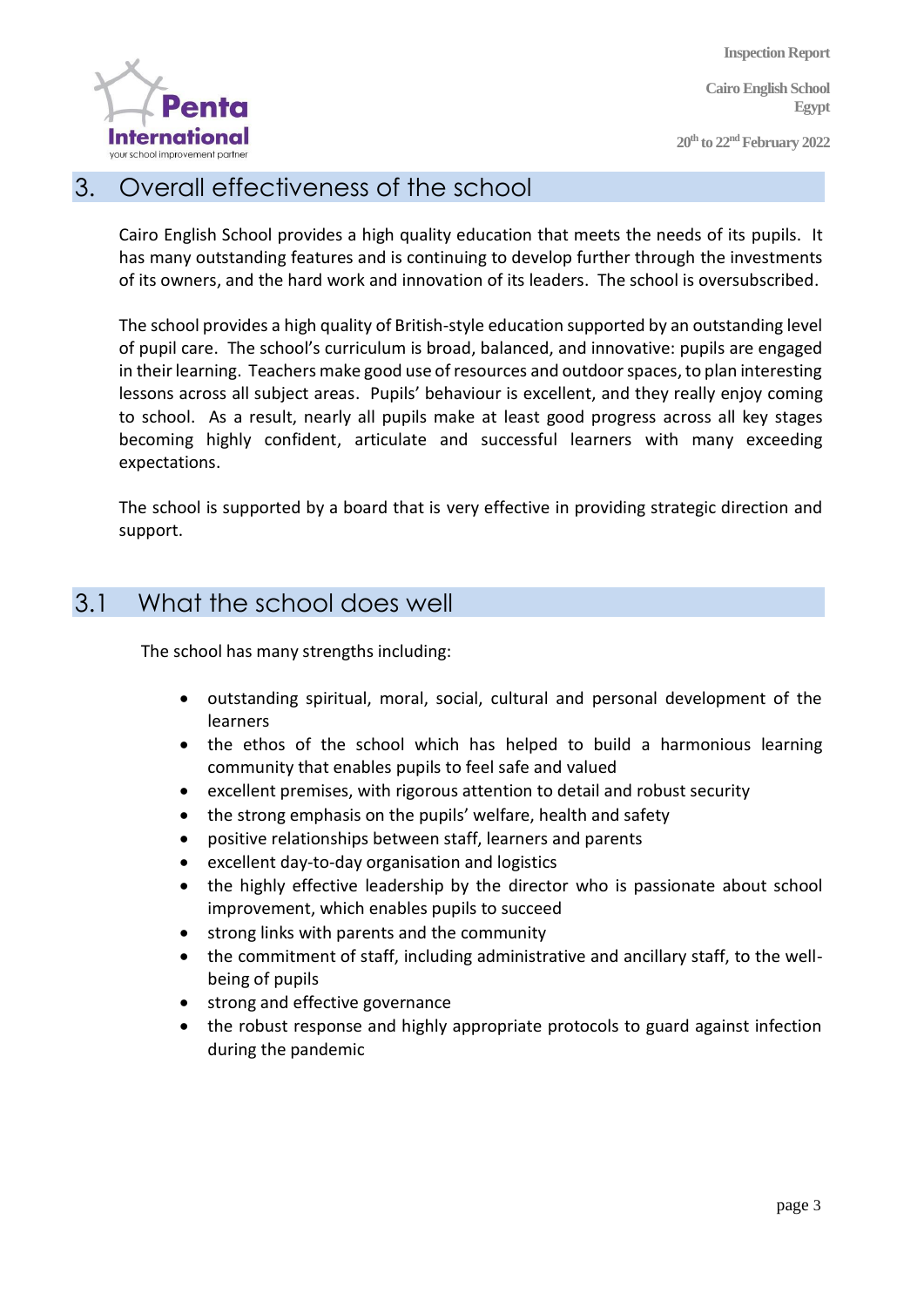**Cairo English School Egypt**

**20 th to 22 ndFebruary 2022**



## 3.2 Points for improvement

While not required by regulations, the school might wish to consider the following development points:

- Further improve the quality of learning and teaching by sharing the best practices of the outstanding teachers to create even more innovative learning opportunities for all pupils, no matter what their level of prior learning, for example by
	- o ensuring all teachers are confident using data to develop learning at an appropriate level
	- o seeking and using pupils' feedback on their learning
	- o monitoring the impact of continuous professional development on learning and teaching
- Enable middle leaders to be more effective in their monitoring of key aspects of school, empowering them to hold others to account, thus ensuring that inconsistencies in the quality of learning, planning and teaching are minimised.
- Develop stronger communication processes with and for parents, including improving the school's website.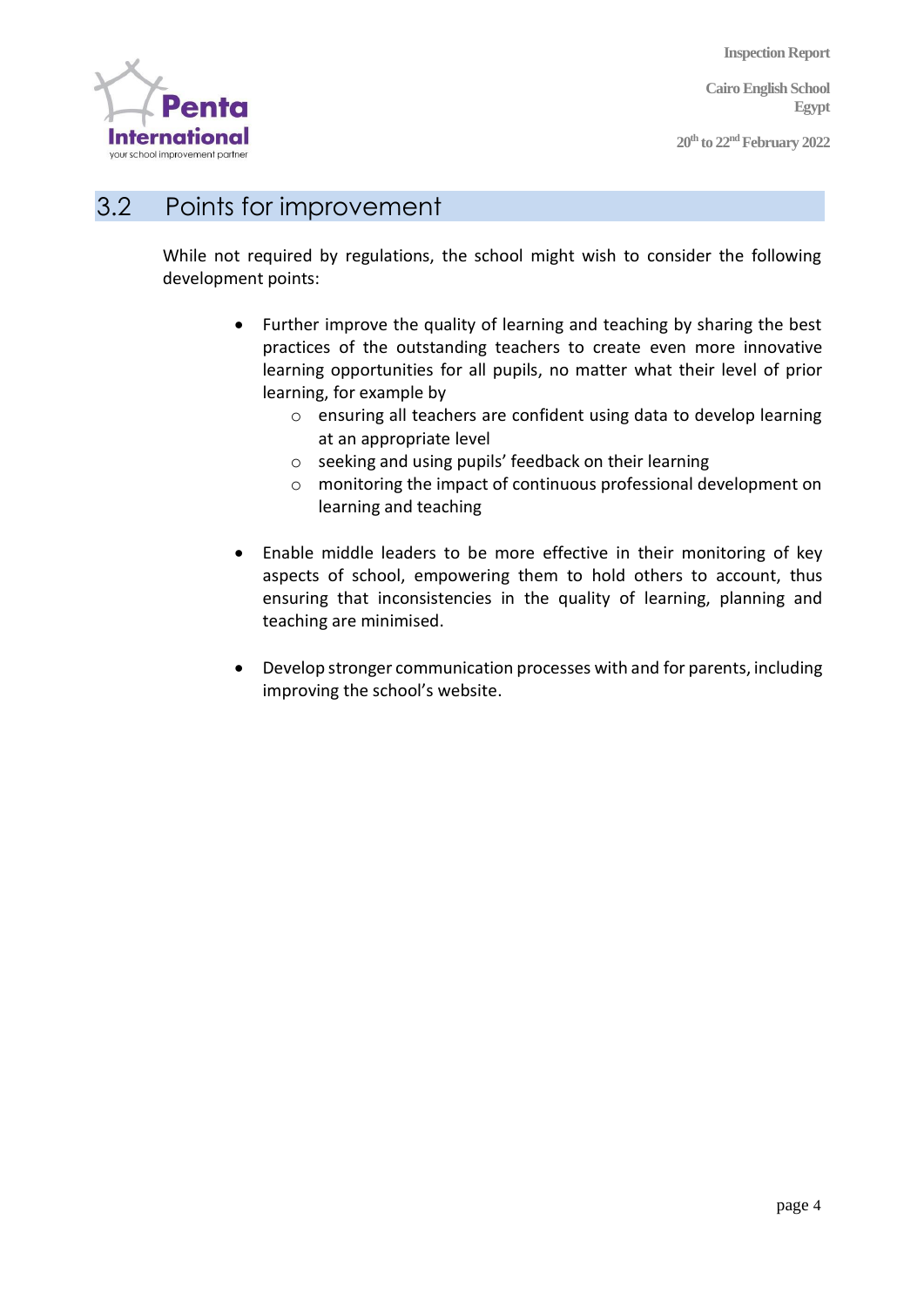**Cairo English School Egypt**

**20 th to 22 ndFebruary 2022**



# 4. The context of the school

| Full name of school                           | Cairo English School                               |  |             |  |                |  |             |  |
|-----------------------------------------------|----------------------------------------------------|--|-------------|--|----------------|--|-------------|--|
| <b>Address</b>                                | PO Box 8020, Masaken Nasr City 11371, Cairo, Egypt |  |             |  |                |  |             |  |
| Telephone<br>Number/s                         | +(202) 2249 0200                                   |  |             |  |                |  |             |  |
| <b>Website Address</b>                        | www.cesegypt.com                                   |  |             |  |                |  |             |  |
| <b>Key Email</b><br>Address/s                 | bmeldrum@cesegypt.com                              |  |             |  |                |  |             |  |
| Principal                                     | Ms. Beth Meldrum                                   |  |             |  |                |  |             |  |
| Chair of Board of<br>Governors/<br>Proprietor | Mr. Hazem Girgis                                   |  |             |  |                |  |             |  |
| Age Range                                     | $3 - 17$ years                                     |  |             |  |                |  |             |  |
| Total number of<br>pupils                     | 2,039                                              |  | <b>Boys</b> |  | 1,077<br>Girls |  | 962         |  |
|                                               | 0-2 years                                          |  | 0           |  | 12-16 years    |  | 640         |  |
| Numbers by age                                | 3-5 years                                          |  | 319         |  | 17-18 years    |  | 150         |  |
|                                               | 6-11 years                                         |  | 930         |  | 18+ years      |  | $\mathbf 0$ |  |
| Total number of part-time<br>children         |                                                    |  | $\mathbf 0$ |  |                |  |             |  |

Cairo English School is a well-established school in Cairo. It was established in 2005 and is oversubscribed. The school is in the growing development known as New Cairo. The school site is extensive and currently hosts 153 classrooms, a full size running track and a multi-purpose sports field, along with an indoor gymnasium and full-size auditorium.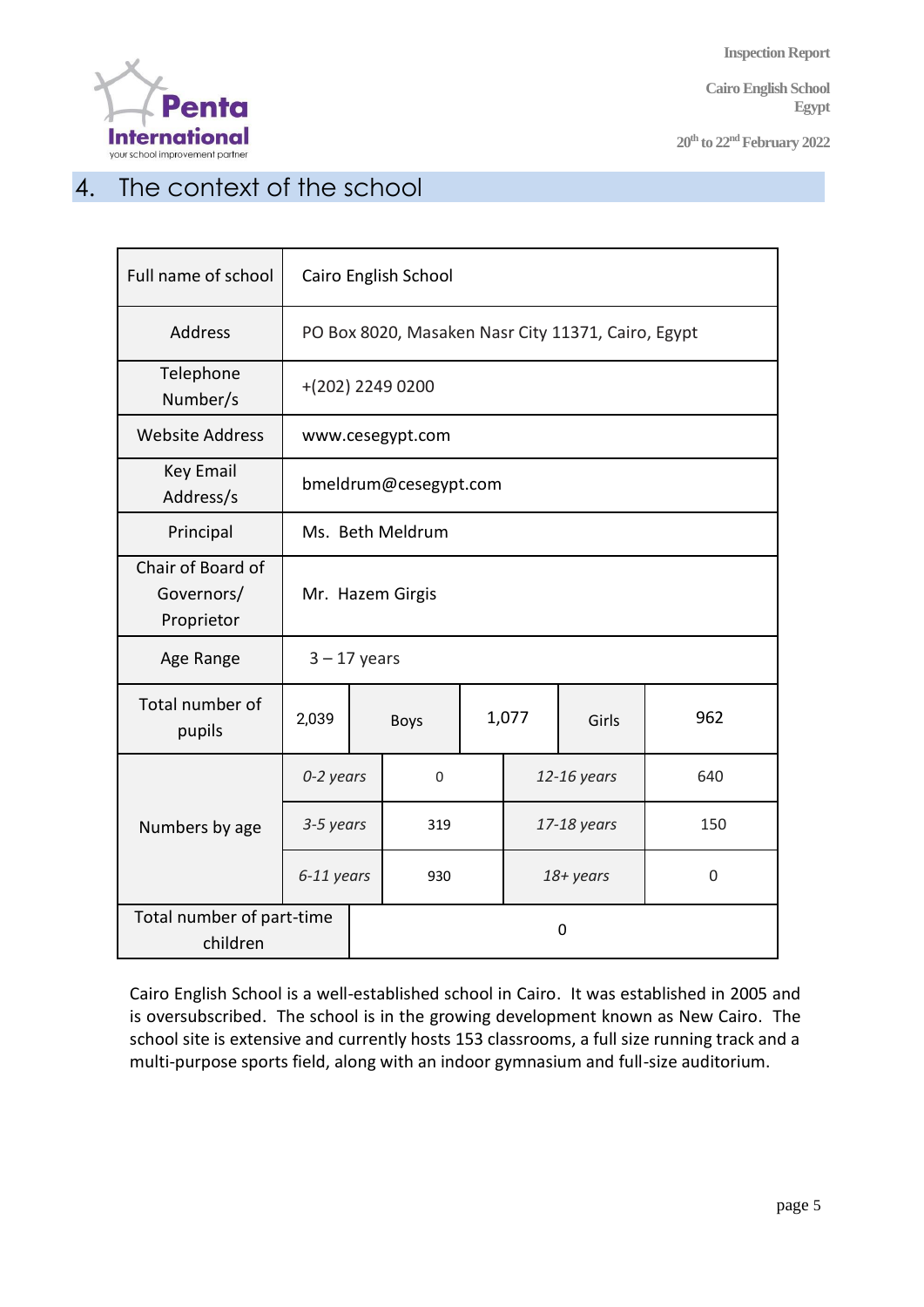**Cairo English School Egypt**

**20 th to 22 ndFebruary 2022**



# 4.1 British nature of the school

CES has a strong British flavour and ethos:

- The links with the UK stem from the intake of UK teachers that are employed at CES.
- This ensures the school is up to date with curriculum developments and pedagogical approach of British style teaching, including working closely with the British Council and UK examination boards such as Cambridge and Pearson.
- There are primary and secondary student councils.
- The school has a uniform policy, similar to many British schools and school events would be familiar to UK teachers, including house events, swimming galas, sports days, house team games and activities, school plays and visits to local places of educational interest
- Students attend after school activities (ASAs) which follow a pattern similar to a typical British school in offering team sports, swimming, athletics, choir, drama and artistic activities.
- CES has representative teams in football, basketball, netball, basketball and swimming. The school plays local schools and partakes in the BSME games. It has also taken part in cultural events such as Remembrance Day which was organised by the British Embassy.
- The school values and principles are linked to British values such as honesty, fair play, justice, mutual respect, positive relationships, tolerance, cultural awareness, integrity and empathy.
- Many of the students go onto an international university in the United Kingdom.
- School celebrations follow a British model with assemblies and prize days. Productions are given by all year groups in FS1 to year 6 and these are well supported and attended events along the same lines as a British School with Ramadan and Christmas style productions, musicals and plays.
- Celebrations are held for Ramadan and Christmas with fundraising events as well as school dances and dressing up days for Halloween and Valentine's Day.
- Historically, school trips are a key part of the school offering, such as a French trip and a trip to London.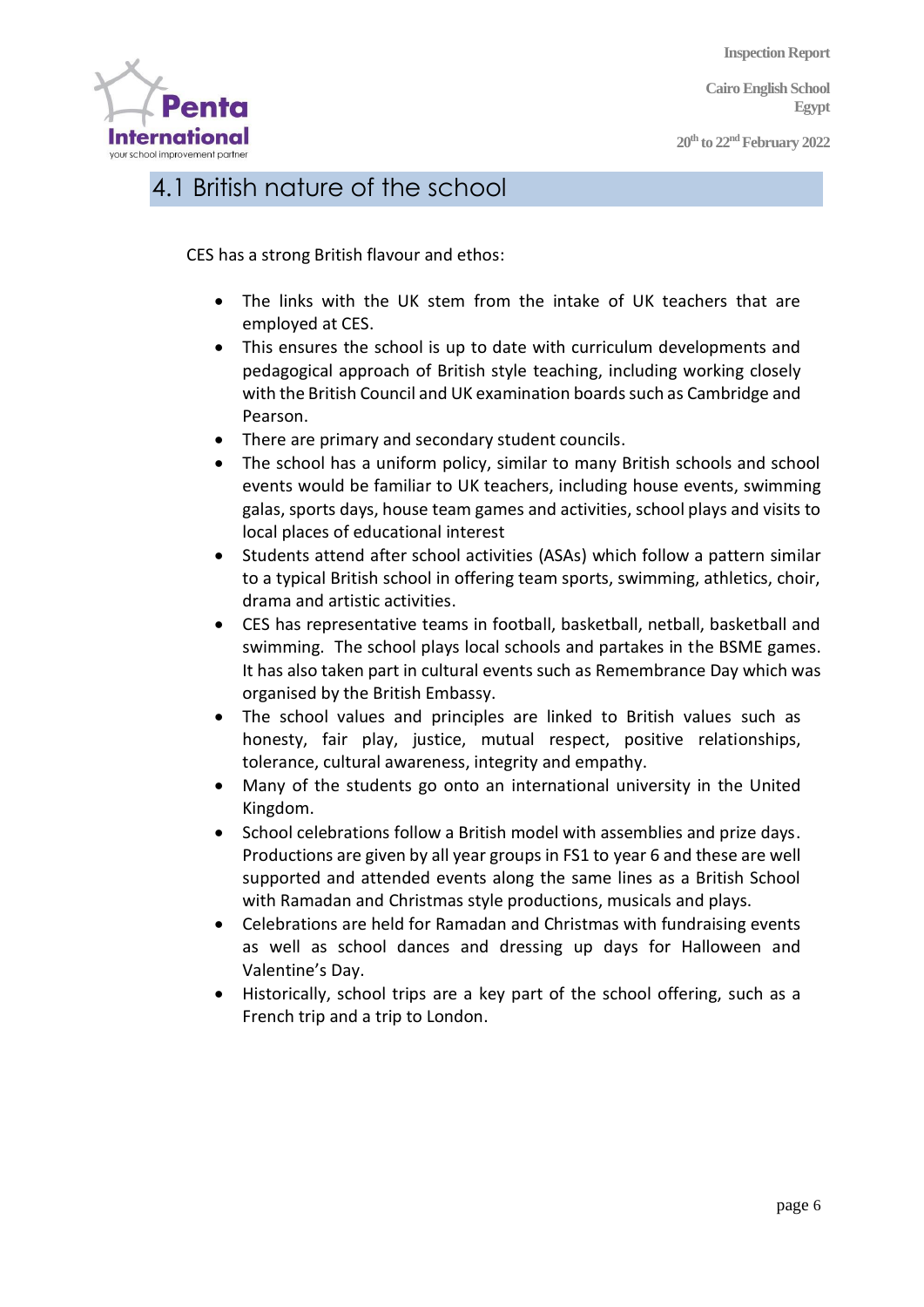**Cairo English School Egypt**

**20 th to 22 ndFebruary 2022**



## *5. Standard 1* The quality of education provided by the school

The quality of education provided is consistently at least good and there are significant outstanding features. The school fully meets the standards for BSO.

## 5.1 Curriculum

The curriculum provided at CES is excellent: well balanced and broad. It is well resourced and allows teachers to deliver outstanding results both academically and pastorally. The development of the learning zone and well-being hub helps to ensure that learners are able to access the curriculum.

The curriculum is based on the National Curriculum for England, and structured to exceed expectations, including in early years and foundation stage (EYFS).

- $\rightarrow$  Early years Foundation Stage 1 and Foundation Stage 2
- $\rightarrow$  Primary Key Stage 1 year 1 year 2
- $\rightarrow$  Primary Key Stage 2 year 3 year 6
- $\rightarrow$  Secondary Key Stage 3 year 7 year 8
- $\rightarrow$  Secondary Key Stage 4 year 9 10
- $\rightarrow$  Secondary Key Stage 5 (Sixth Form) year 11 & year 12 (Both A Level and IBDP)

Curriculum, planning and resources are focused upon the needs of the students. Resourcing and facilities enable good quality teaching and learning across the entire breadth of the curriculum. The highly-qualified Inclusion team supports students and teaching staff to provide good provision through specific programmes of intervention. Technology is embedded in most areas of learning. Students learn to use it as a tool to enhance and extend their learning.

Planning of the curriculum is outstanding with detailed long-term plans which allows for adaption by teachers to deliver the curriculum. Planning is not always by the teachers themselves, however, which limits opportunities for innovation. Cross-curricular links are increasingly being built into the curriculum.

There is a wide range of extra-curricular activities covering social, cultural, scientific and athletic pursuits and large majority involved-no barriers to participation. Participation is monitored. The curriculum appropriately includes emphasis on the history and heritage of Cairo and of Egypt.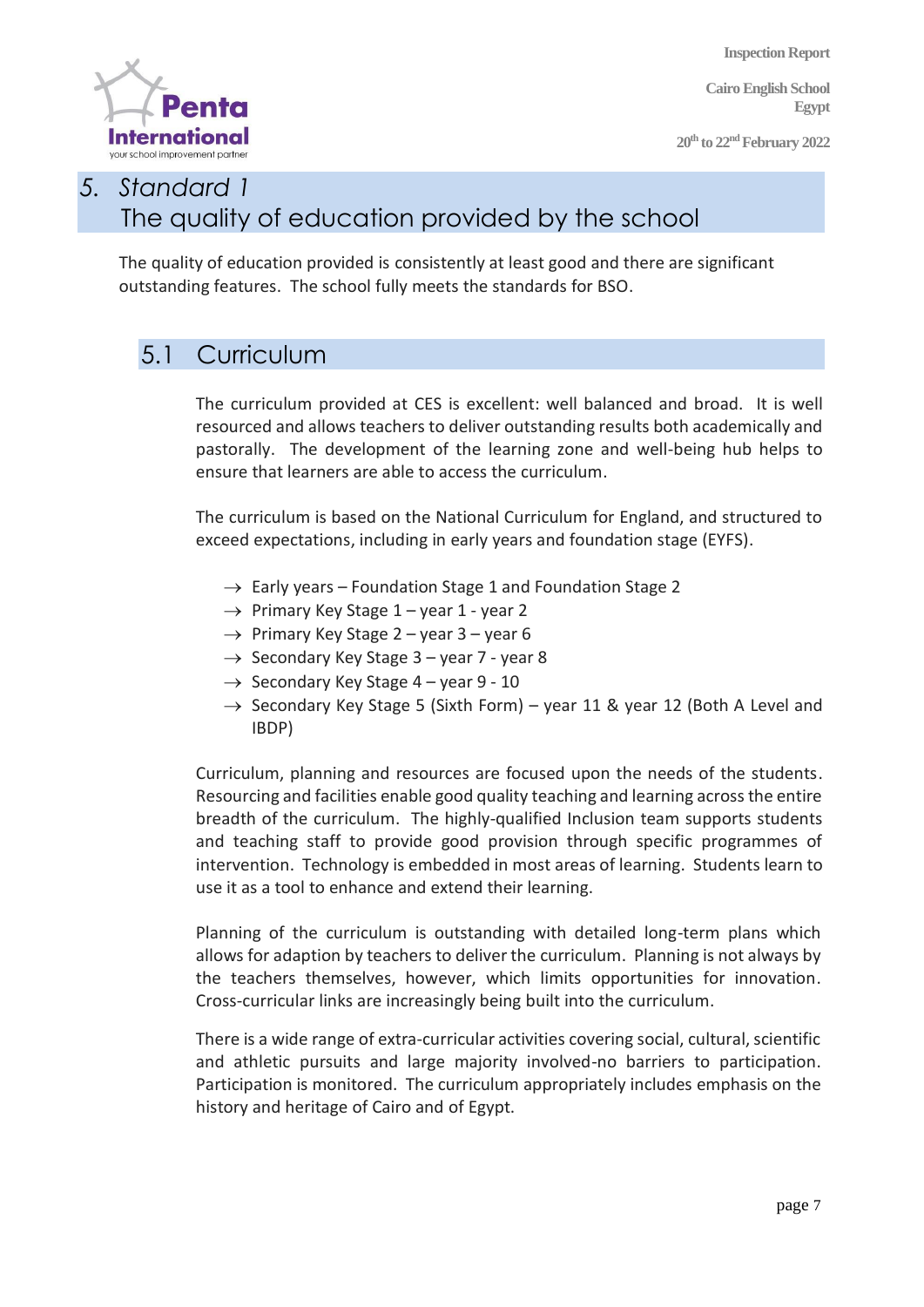**Cairo English School Egypt**

**20 th to 22 ndFebruary 2022**



#### 5.2 Teaching and assessment

Overall, the quality of teaching and assessment is highly effective with many outstanding features.

In the best teaching, the focus is on learning for all, even when that meant leaving the lesson plan, adapting, innovating or improvising. These lessons are briskly paced and engaging. Teachers are highly responsive to the students and the context at that particular moment. For example, in a year 4 English poetry class, the students recapped features of poetry and read two poems to identify structures and give opinions about the poet's choice of language and structure. This led to deep thinking and discussion. Similarly, a year 2 mathematics lesson, pupils developed confidence with using UK money. Supported by practical resources and paired activities, pupils accurately and enthusiastically select coins and notes to represent a given amount. They demonstrated secure fluency of number facts and quick recall of addition facts to support their work. The teacher modelled key vocabulary very effectively: her explanations and modelling of the partitioning method ensured that pupils progress well, and had fun too.

In these lessons, a wide range of resources and activities are used, keeping the students highly engaged. Students are highly involved in their tasks and there is a strong personal bond between teacher and learners. In a year 8 mathematics lesson on probability for example, the teacher had clearly developed warm and supportive relationship with the class. Very good behaviour for learning and classroom management skills using nonverbal routines to regain students' attention, if anyone wandered. The lesson structure was well structured and demonstrated a high level of preparation. Clear differentiated tasks explained to the class: "If you feel comfortable in bronze, you can move up to silver and gold, but you must complete a minimum of three before you move up. If you are still in bronze, that's fine." The teacher's support of individual pupils revealed potential gaps in understanding which the teacher then addressed.

Another example of excellent learning and teaching was in a year 10 French lesson. The lesson was preparation for both an oral presentation and for the 'listening' component of the upcoming, IGCSE examination. The teacher was enthusiastic about what she was teaching and spoke fluently and naturally in both French and English, constantly switching between the two languages. The lesson was based on the students watching a promotional video for a Canadian hotel and answering questions on it; this was challenging listening material but the students were encouraged to "have a go" (which they did). The worksheet given to the students had questions in both French and English which reflects the requirements of the exam.

In most lessons, teachers create a positive, warm learning environment in which students feel safe and are able to articulate their thoughts and feelings. They feel confident and comfortable about asking for help from their peers and readily offer that support when it is required.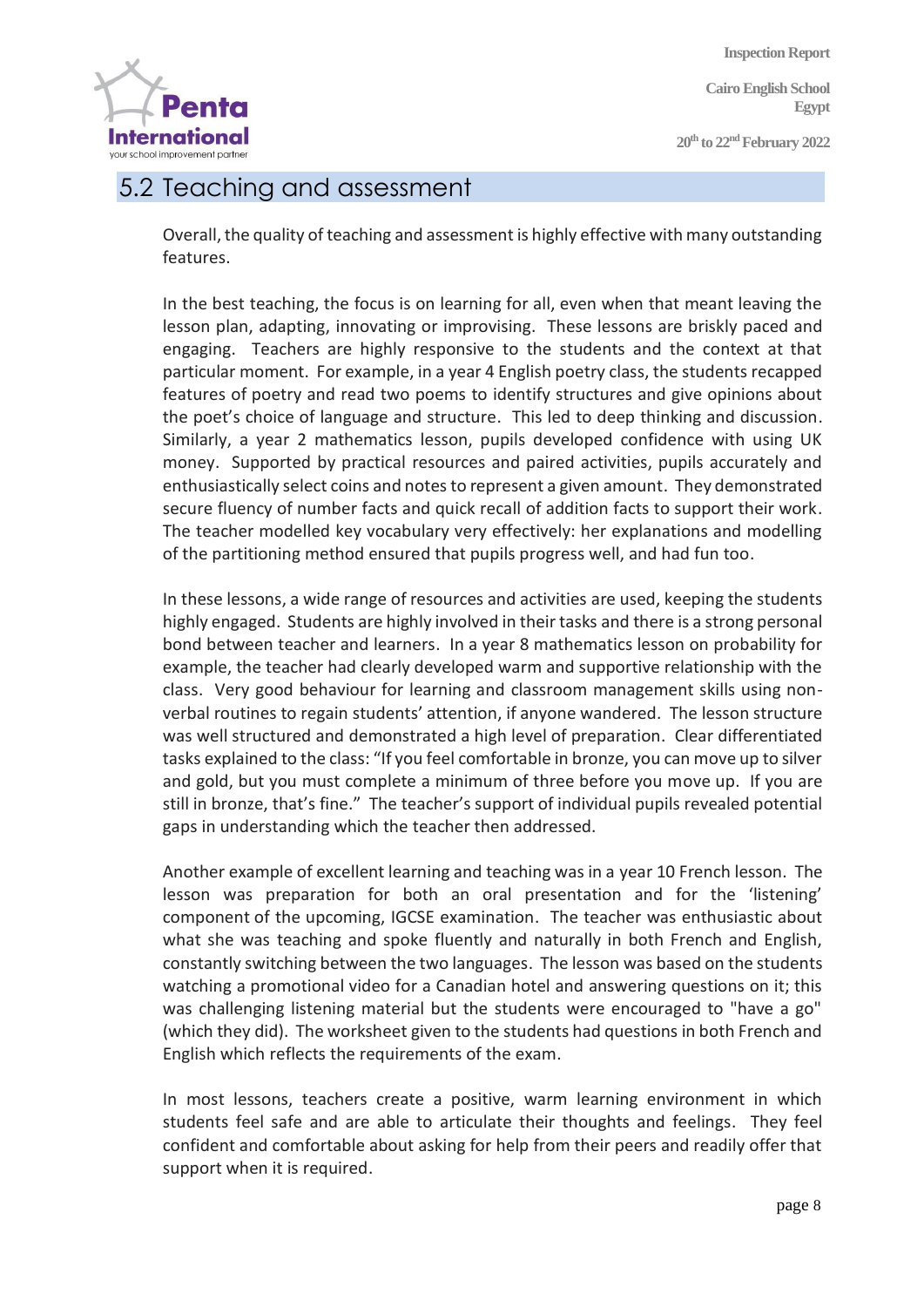**Cairo English School Egypt**

**20 th to 22 ndFebruary 2022**



In the less successful lessons, there is a lack of challenge and thus the students do not get as involved. Lesson objectives and intended learning outcomes are not clearly stated. Teachers do not always make clear notes or diagrams, and this affects the quality of pupil responses, especially when questioning is based on short closed questions. IT resources are not always fully exploited.

In these few lessons, what occasionally holds students back are missed opportunities to extend and expand on the planned learning, because the teacher stays strictly within the confines of their planning. Learning objectives are not always as clear as they could have been. There is more limited interaction and support from the teacher, and more limited occasions for differentiation, which means the most able students are sometimes not sufficiently challenged.

Assessment approaches are consistent across the school with a range of internal and external testing, and data gathering mechanisms. Teachers recognise the importance of effective feedback in supporting student learning. There is generally consistent and skilful application of assessment for learning (AfL) strategies underpinned by marking, which supports students' understanding.

Diagnostic testing with PIPs and InCAS allows the school to predict and benchmark itself against other British, Independent and International schools. Attainment tracking with mark books is consistent with a focus on student progress and intervention.

The predominantly teacher-testing approach and use of non-standardised assessment for summative assessment are not yet sufficient to measure value-added: this misses the opportunity to gain data on year-on-year progression and value-added, in comparison to British national averages.

Teachers' testing in the classroom does not yet include all subjects across the curriculum; but the current regular testing does allow the school to identify students who are underperforming and need additional support, from the core subjects.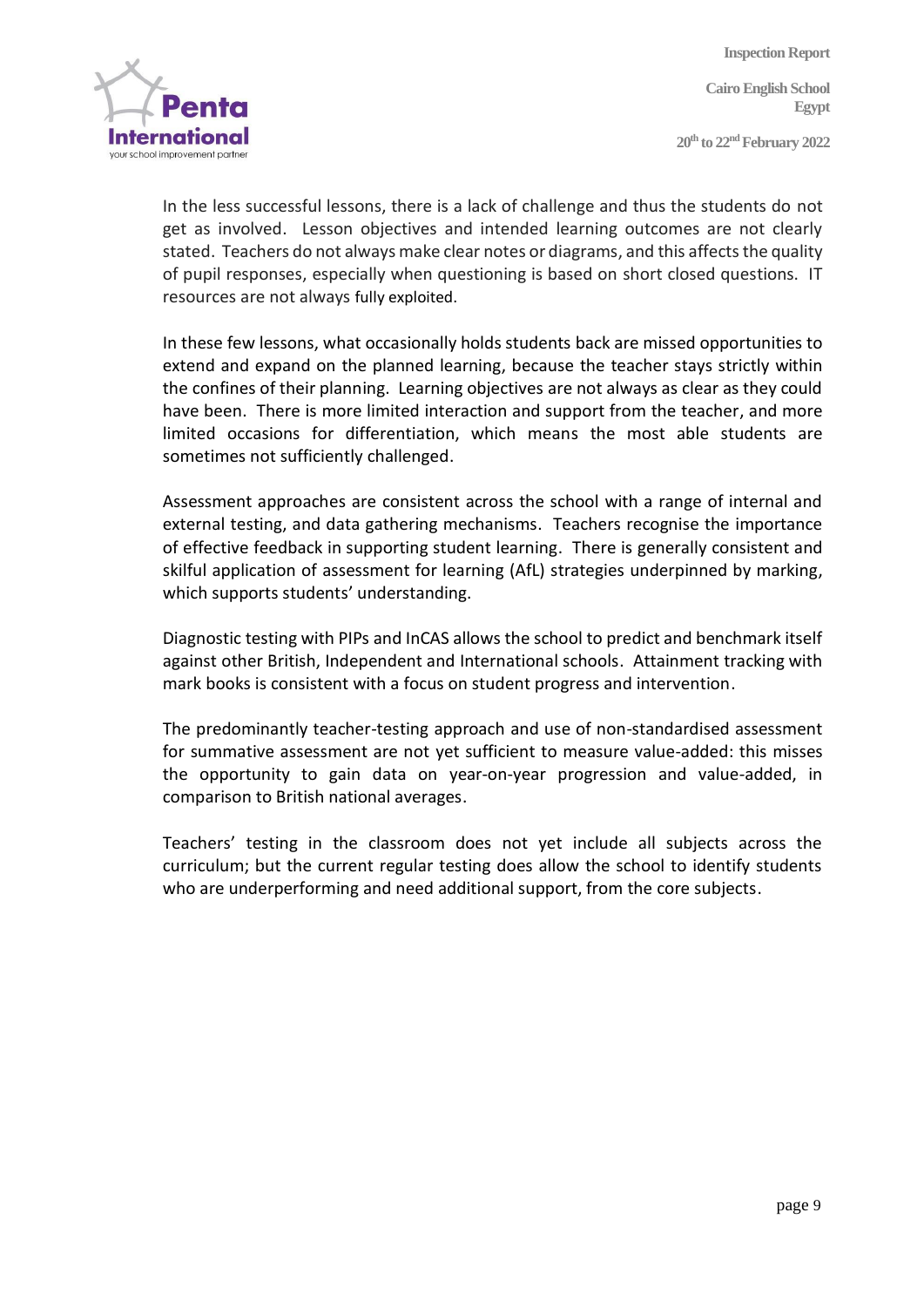**Cairo English School Egypt**

**20 th to 22 ndFebruary 2022**



### 5.3 Standards achieved by pupils

Standards at CES are excellent.

The behaviour and attitude of the pupils is outstanding and is a genuine strength of the school which enables learning to take place in a very positive environment. Pupils in the EYFS are assessed on entry ensuring they have a proficient level of spoken English. Baselines are measured using CEM PIPS, these assessments provide end of Key Stage (KS) 1 predictions. The CEM data indicates that for most pupils, attainment baselines are in line or above UK expectations. The EYFS leader shares the data with parents and provides interventions for those pupils identified. The CEM data is also used to track progress and to inform target setting and interventions. The very large majority of pupils are predicted to exceed UK standards by the end of KS1.

The school has recently introduced the formative assessment tool *Tapestry* in EYFS for the ongoing monitoring and measurement of pupils' progress against the Early Learning Goals. Teachers observe and record students' progress periodically, as they work and play. In the last three years, pupils achieved a 'Good Level of Development' (GLD) in line with UK averages and this has steadily increased year on year. Due to the pandemic GLD was not calculated in the UK therefore comparisons cannot be made for 2021. Pupils in the foundation stage are happy, secure and enthusiastic about their learning. In lessons they develop knowledge, understanding and skills that lead to strong progress.

The development of early literacy skills is high on the school's agenda and significant time is dedicated for these lessons. At the end of 2021, almost all pupils pass the phonics screening check. End of year data for 2021 indicate that by the end of KS1 pupils' attainment in reading and writing are below what is expected, with a majority of pupils not meeting curriculum standards for reading. The school is well aware of this and there are appropriate plans in place to rectify the situation. Mathematics attainment was broadly in line with UK standards although fewer pupils attain levels above standards. These results reflect the interruption Covid-19 has brought to education. In lessons observed, pupils demonstrated standards in line or above curriculum standards. In lessons the large majority of pupils are confidently reading levelled texts in line with expectations. Many pupils speak confidently demonstrating a strong command of the English language.

Standards of attainment improve as pupils progress from KS1 to the end of KS2. In reading, writing and maths, most pupils attain at or above curriculum standards. Pupils progress well across all subjects exceeding the targets set for them. The standard of writing in pupils' workbooks evidence pupils applying ambitious vocabulary, having a strong grasp of punctuation and using neat joined handwriting.

Across KS3, the 2021 internal end of year data indicates that in years 7, 8 and 9, the very large majority of pupils achieve levels equivalent to grades 9 - 4 or A\*- C. Pupils progress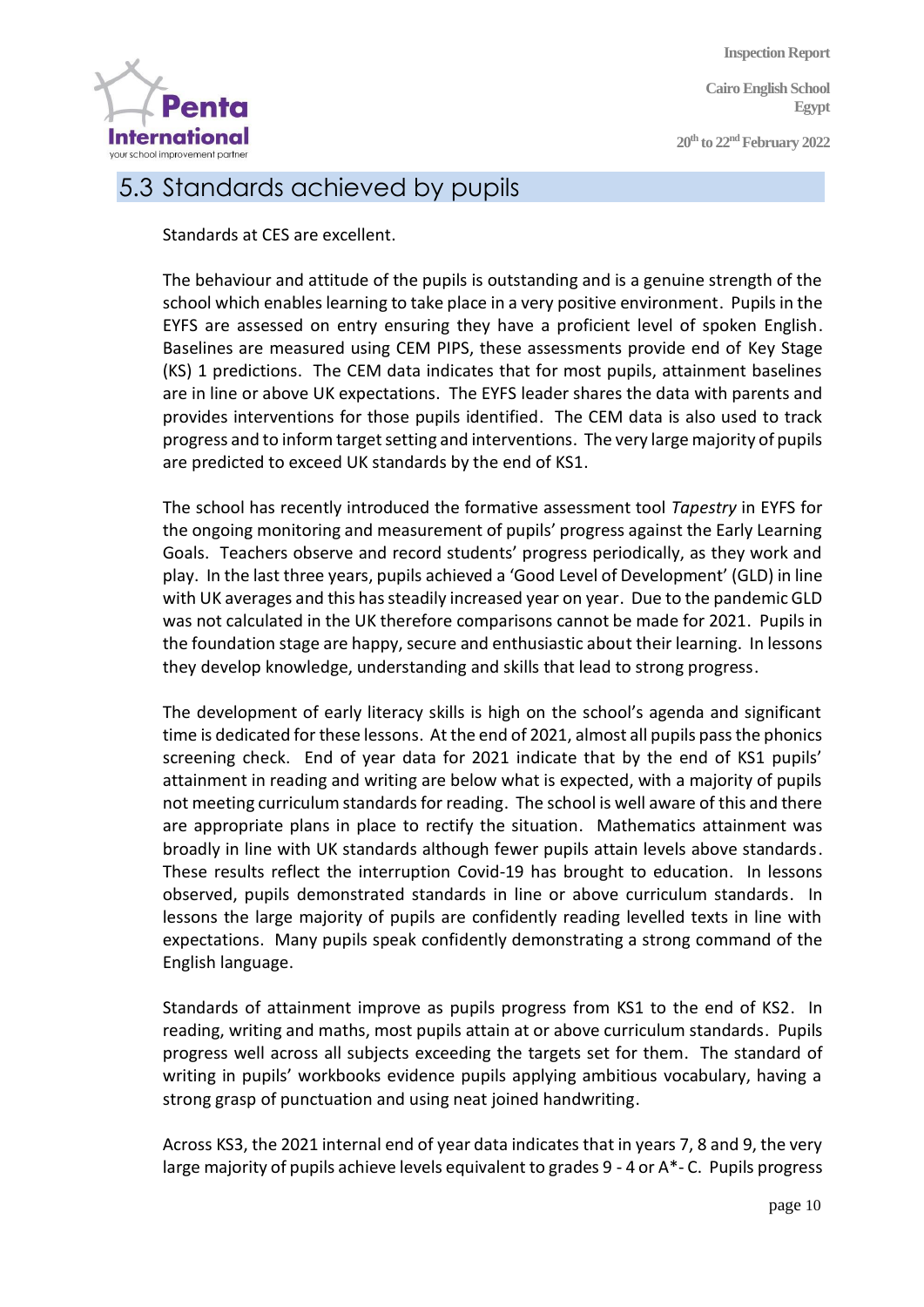**Cairo English School Egypt**

**20 th to 22 ndFebruary 2022**



well and exceed their CEM targets. Current achievement data indicates that pupils are on track to exceed the previous years' results.

Data for the 2021 IGCSE and A Level examination results demonstrate excellent attainment. The majority of pupils gain 8 IGCSEs. Across a range of subjects, pupils achieve very well. Most (84%) achieve A\*- C grades with 47% achieving A\*- A grades. Detailed analysis of data is used to provide targeted support and as a result a high proportion of pupils exceed their predicted grades. Current year 10 data indicate that pupils are predicted to surpass baseline expectations. A Level results are excellent, the majority (57%) of pupils gain A\*- C in 3 subjects and 44% gain A\*- A in all subjects. The pass mark for the IB diploma is 95% with the average points score being 33.3, 9% achieved a score of >40, this is largely in line with international standards.

The school is successful in helping pupils to develop their personal skills and qualities. Almost all pupils are thoughtful and well behaved in lessons, as they move around the school and during breaks.

There is a systematic approach to managing attendance and punctuality. Leaders work closely with parents to improve levels of attendance which is slightly below standards in the UK. Most students are punctual when they arrive to school and lessons.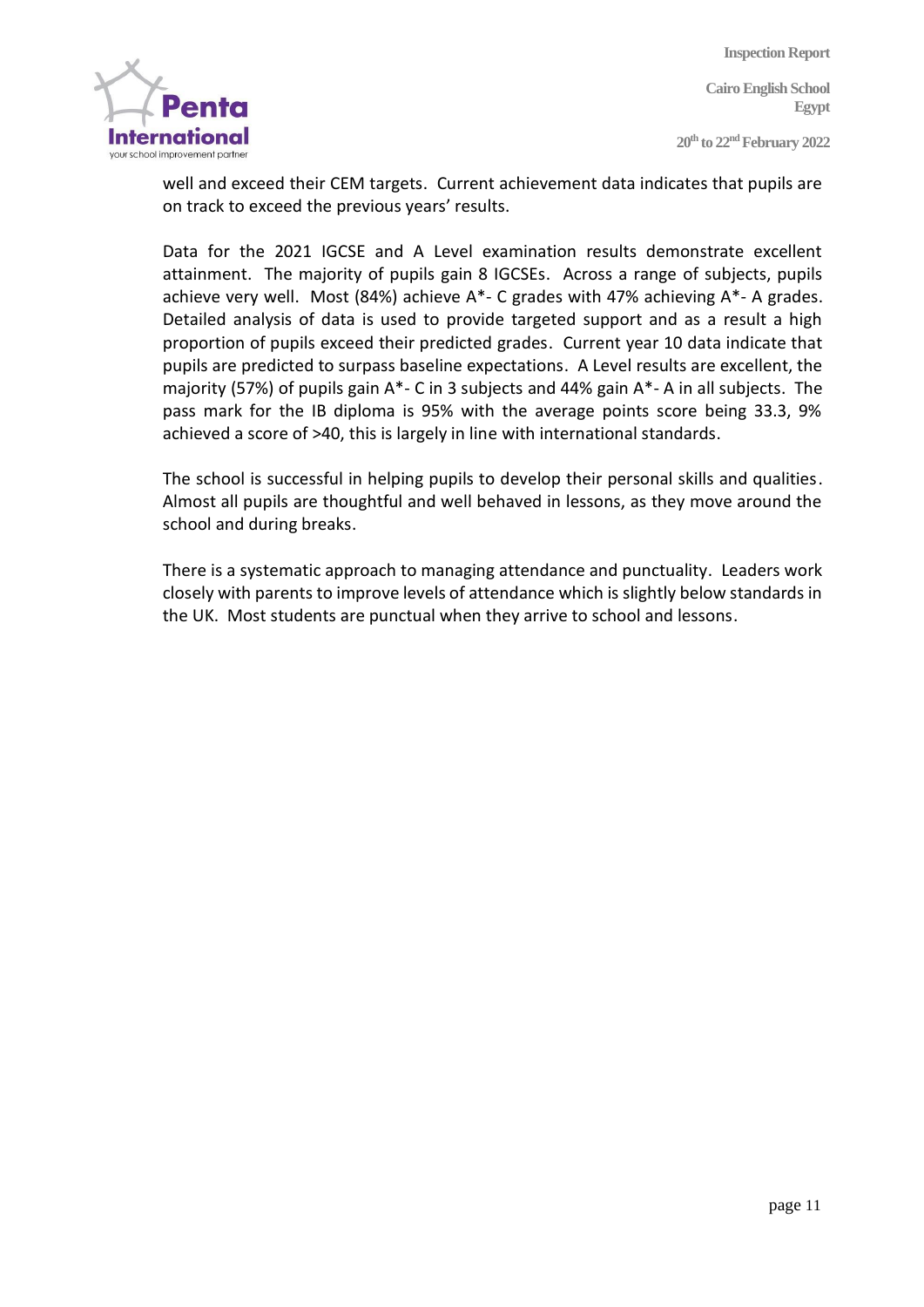**Cairo English School Egypt**

**20 th to 22 ndFebruary 2022**

# **International** vour school improvement partne

# *6. Standard 2*  Spiritual, moral, social and cultural development of pupils

The spiritual, moral, social and cultural development of students is a tangible strength of CES and the school fully meets the BSO standard.

The school succeeds in creating a rich ethos of celebrating Egyptian culture and traditions, as well as promoting a learning environment defined by British values of tolerance, respect for the rule of law and an understanding of democratic processes. This ethos is created in large part by the duality of the curriculum in which Egyptian religious and cultural learning sits side by side with the English National Curriculum and UK examination syllabi such as IGCSE and AS/A2 syllabuses.

In the primary school, topics based around English literature texts also allow children to learn about Britain from an early age. The school's daily celebration of Egyptian culture is a vital ingredient of the school's success in building a cohesive and harmonious international community. British societal values have been firmly established by the way that the school has successfully developed a caring, tolerant, respectful and listening community where children, parents and staff are heard and valued.

This is underpinned by the school's mission statement that encapsulates the moral, social and intercultural expectations of behaviour in the school. The strong sense of community and togetherness undoubtedly provides a spiritual experience for the students. This is reflected in their delight and enthusiasm arriving at school and moving about its precincts during the day. The students are taught their responsibilities of citizenship in their host country of Egypt but also their responsibilities as global citizens. The school's strong community cohesion is cemented by the effective implementation of its 'Behaviour for Achievement' policy.

Although the law of the country precludes teaching about many of the protected characteristic in the UK's Equality Act, the school does teach that people cannot be treated differently due to individual differences. Using the term 'differences' is used as an overarching term allowing opportunities to teach acceptance, tolerance and empathy. Discussion of sexual orientation or religion can lead to serious legal ramifications in Egypt, but the school does provide both Islamic and Christianity lessons. Both Christmas and Eid are celebrated. During PSHE lessons, the 'value of the month' and in assemblies, the equality of people with regards to age, disability and race as well as gender is promoted and supported.

Student behaviour throughout the school is exemplary. PSHE lessons are embedded in the curriculum and further support the personal, moral and social education of students. The primary and secondary school student councils, as well as recent initiatives developing a tradition of Model United Nations, setting up a student 'Leadership Academy' and being part of international TEDX events, have had the effect of strengthening student voice and participation in democratic processes, accountability and global citizenship. A genuine effort is made to ensure that student voice feeds into school improvement strategies. While there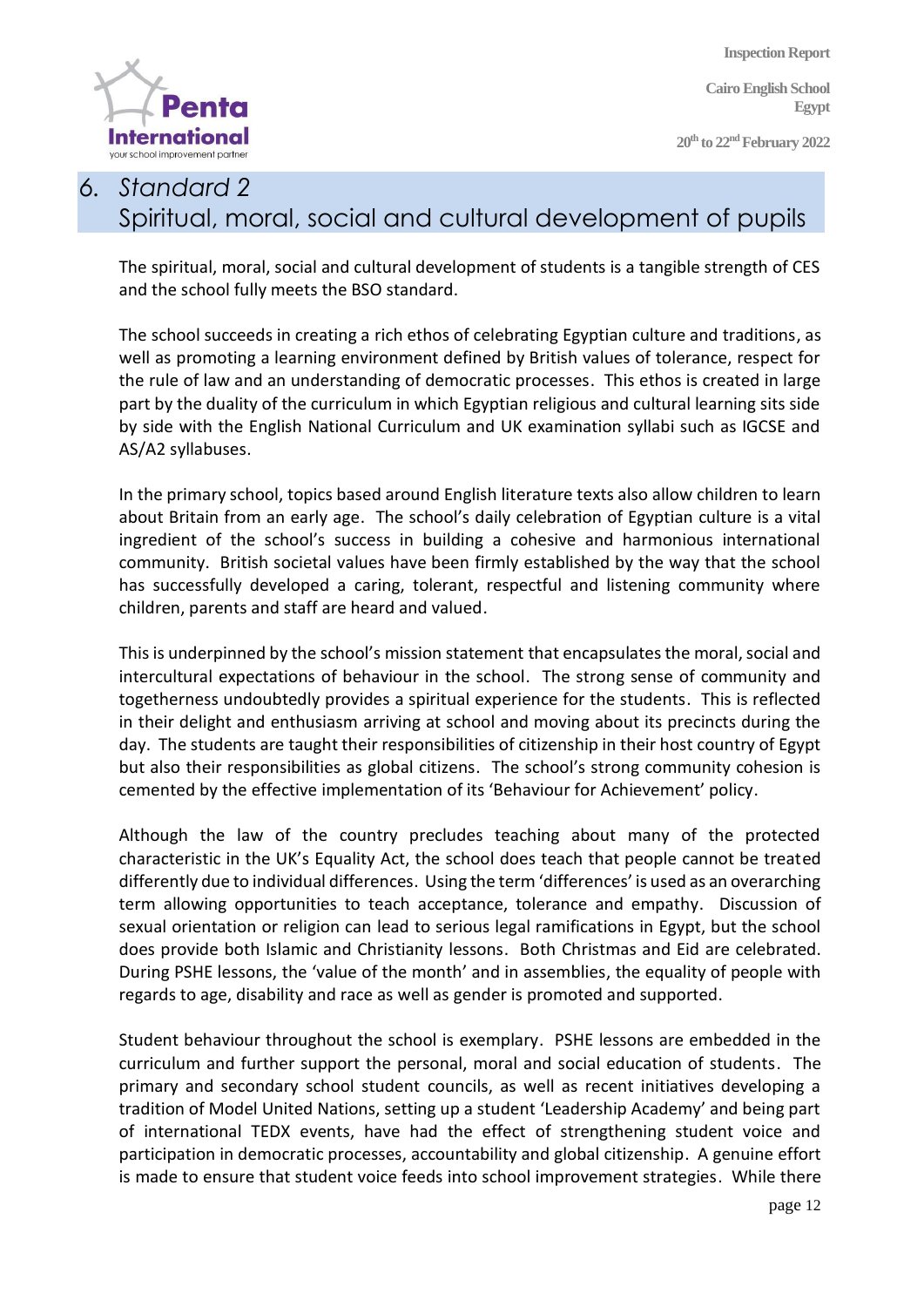**Cairo English School Egypt**

**20 th to 22 ndFebruary 2022**



is a vast array of after-school activities that offer academic enrichment, there may be more opportunities in the future to increase extra-curricular opportunities, whereby students can expand their positive contributions to the lives of those living around them in the locality.

Once COVID restrictions allow, the school will reactivate its varied, culturally rich programme of domestic and international trips to support the wider curriculum and, in particular, its links with the UK.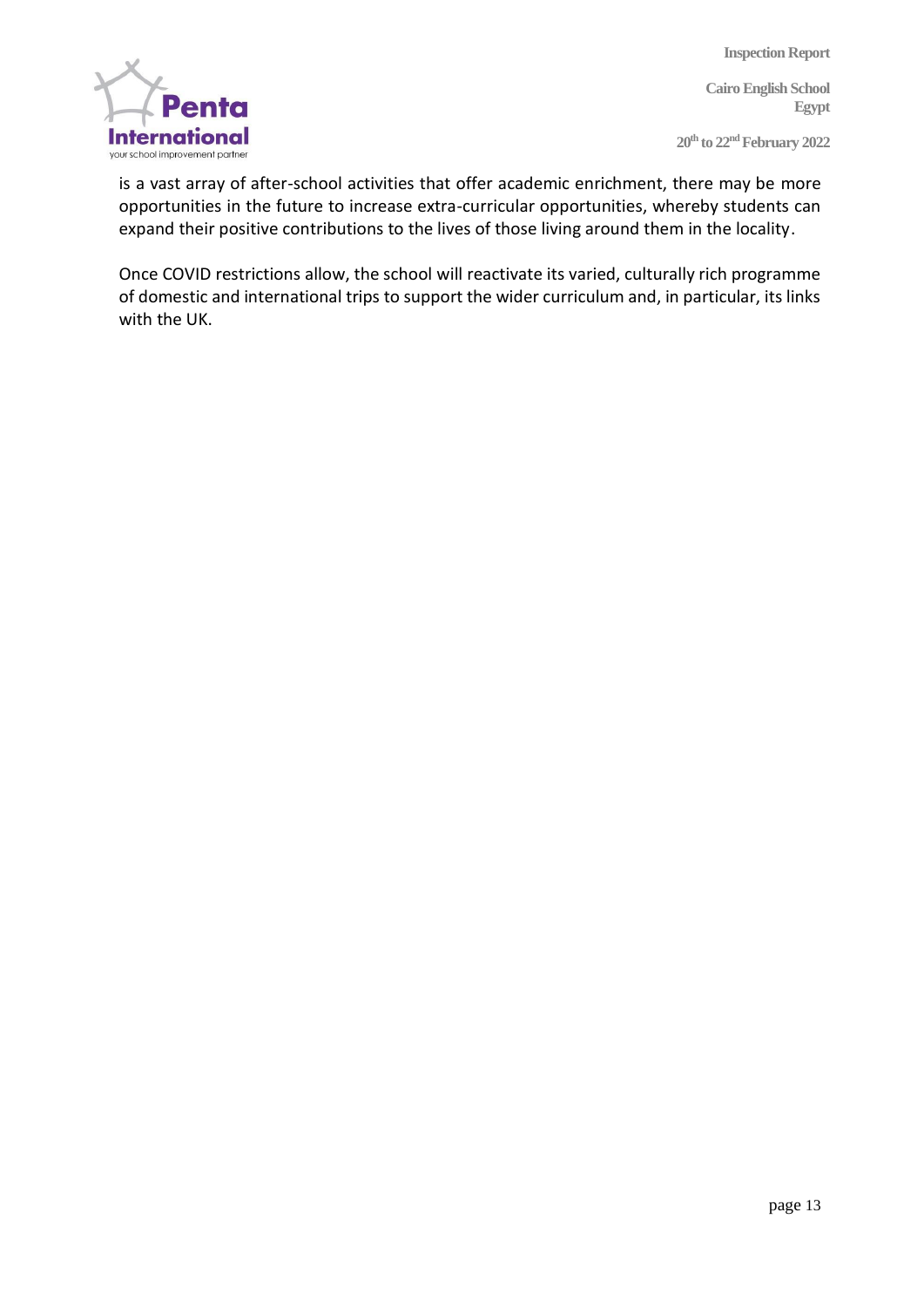**Cairo English School Egypt**

**20 th to 22 ndFebruary 2022**



## *7. Standard 3* The welfare, health and safety of the pupils

The provision for the welfare, health and safety of the pupils is outstanding.

The school fully meets this standard. The welfare, health and safety of students is a priority at all times for the school. It goes to great lengths to ensure that safeguarding, its risk assessment as well as its health and safety policies are implemented and monitored to preempt complacency.

The school has a health and safety officer who is chair of the health and safety committee and reports directly to the director of the school. The health and safety policy includes detailed procedures for emergency evacuation as well as internal and external lockdown. Student behaviour is impeccable in all parts of the school and this is due in large part to the success of the school's 'behaviour for achievement' policy, where achievement is both academic and social.

A system of rewards and sanctions operates effectively throughout the school. Rewards are systematically celebrated and used to promote positive learning attitudes and respectful social interaction. Sanctions are used in a stepped approach with parents informed and involved at all stages. Parents receive live information about positive and negative behaviour through the school's online platforms. There is clear evidence that any occasional misbehaviour is dealt with quickly and effectively by staff supported by the Well-Being Hub which consists of the school counsellors and pastoral heads who, according to students and parents, are skilled in resolving conflicts and restoring relationships.

Safeguarding is a strength of the school. The single central register is up-to-date and provides good evidence of safe recruitment procedures. Supervisory and ancillary staff, including bus drivers, are checked directly by the school governing board. The designated safeguarding lead (DSL) is the director and she is supported by her three heads of school and the special educational needs coordinator (SENCO) all of whom are fully trained as deputy DSLs.

The school benefits from the availability of two full-time qualified doctors and two nurses who can administer first-aid immediately and advise, where necessary, on child protection issues. The availability of numerous corridor supervisors and car park stewards increases the level of safety and supervision afforded to students before, during, between and after school lessons.

A strong anti-bullying policy is in place. Students, parents and staff report that prevention and interventions are effective. In some cases, the school counsellor may be asked to intervene in order to draw up conflict resolution and behaviour contracts between students and the school. The new student 'Leadership Academy' is beginning to support bullying prevention through a buddy system. The post of SENCO reflects the school's commitment to supporting children with learning difficulties and atypical learning styles. The SENCO organises early diagnosis and sensitive intervention strategies in collaboration with parents. The school is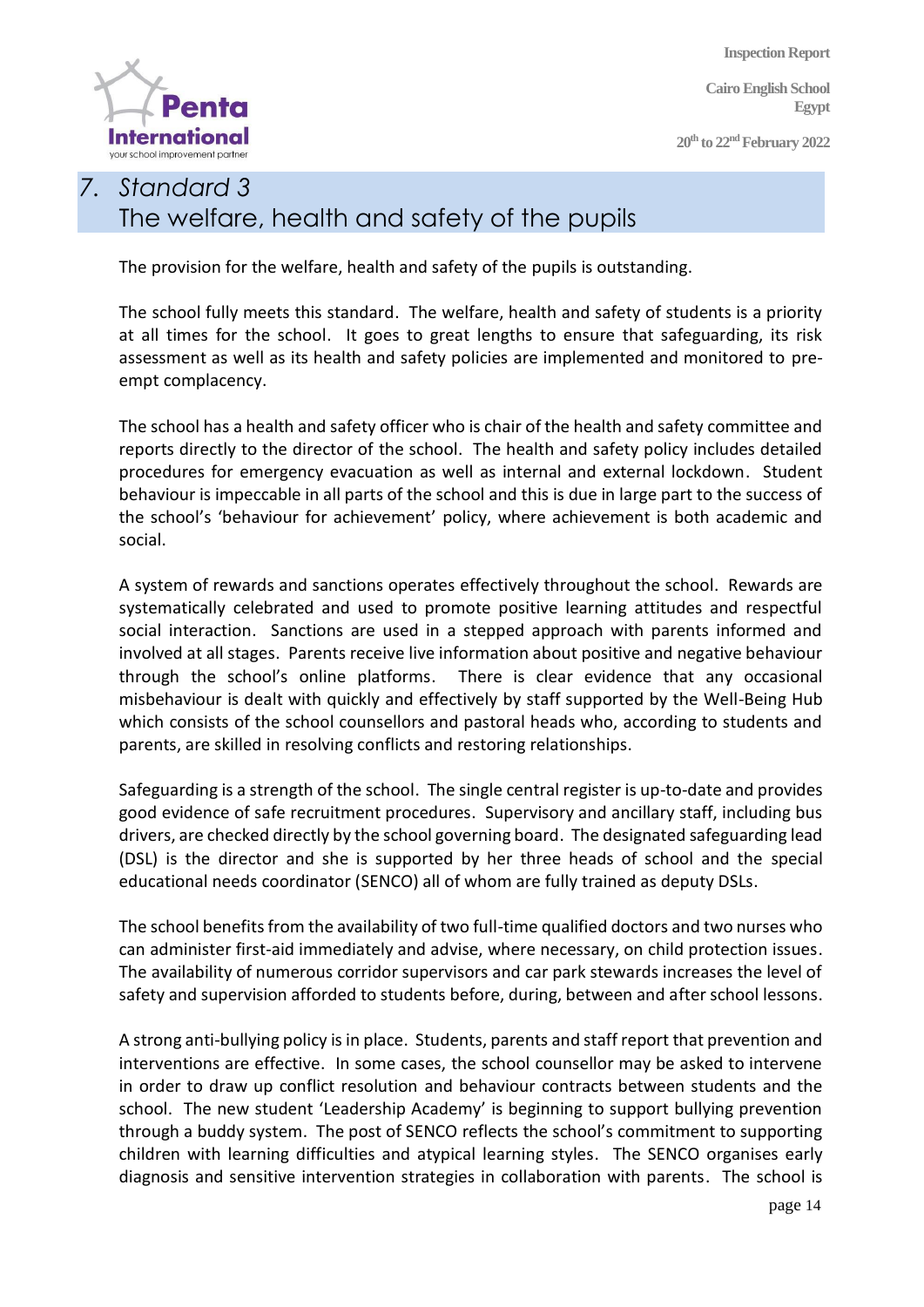**Cairo English School Egypt**

**20 th to 22 ndFebruary 2022**



part of a national on-line safety programme and students have to sign up to the school's IT acceptable use policy. The school complies meticulously with local fire prevention regulations. Fire drills are organised twice a year. A summary of lockdown and evacuation procedures is posted in every classroom. Great care is taken to ensure the safety of children at times of hand-over. The arrival and departure every day of more than 50 buses is professionally overseen by a transportation manager who also schedules regular mechanical maintenance of the vehicles in the school's own workshop. School trips, domestic and international, are impressively risk assessed in accordance with the school's risk assessment policy.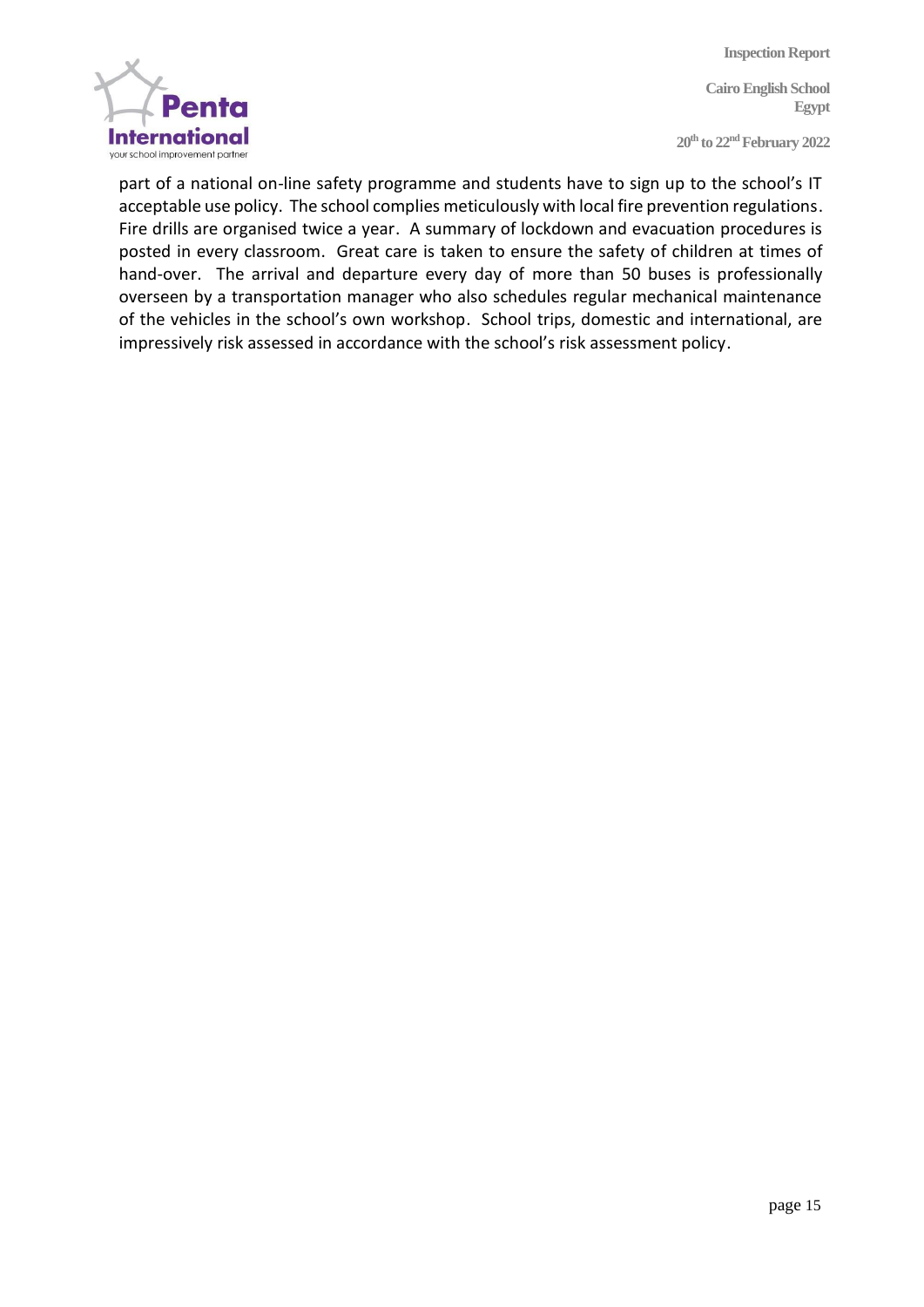**Cairo English School Egypt**

**20 th to 22 ndFebruary 2022**



# *8. Standard 4* The suitability of the proprietor and staff

The suitability of the proprietor and staff at CES meets in full the requirements of the BSO standards.

Esol Education is the proprietary body which oversees the running of the school and ensures that it meets all regulatory requirements. The Egyptian Ministry of Education only issues a licence to run an educational establishment to those bodies which satisfy local regulations. An Esol Board member has a full-time presence at the school and is responsible for administration and compliance with local requirements, fulfilling the role of a bursar. The board member works very closely with the director who, with her senior leadership team, is responsible for the educational and strategic management of the school: it is evident that there is a positive, mutually-supportive working relationship between them.

The school follows safer recruitment procedures and there is a robust systematic procedure for recruiting both teaching and support staff. Applicants for teaching posts complete an online application form which includes employment history and qualifications, both of which are thoroughly checked. The director interviews all applicants for teaching positions online after an initial short list has been made by HR: the interviews are recorded for future reference. Written references are required and a telephone call is made to referees if there are any causes for concern. A medical report is required before employment, as are police checks. All teaching staff have qualifications appropriate to their role and some have further academic and/or teaching qualifications.

The director as DSL, gives annual training to all teaching and educational support staff as part of the induction process. She has done a safer recruitment course and also takes an annual refresher course. Trained local supervisors give safeguarding training in Arabic for any domestic members of staff who do not speak English. The school keeps and made available to inspectors a single central register giving details of all staff currently working at the school. The details included full name, the date the staff member started working at the school, their right to work in Egypt and that their qualifications had been verified. There is no evidence that any member of staff working at the school was in contravention of local or British regulations.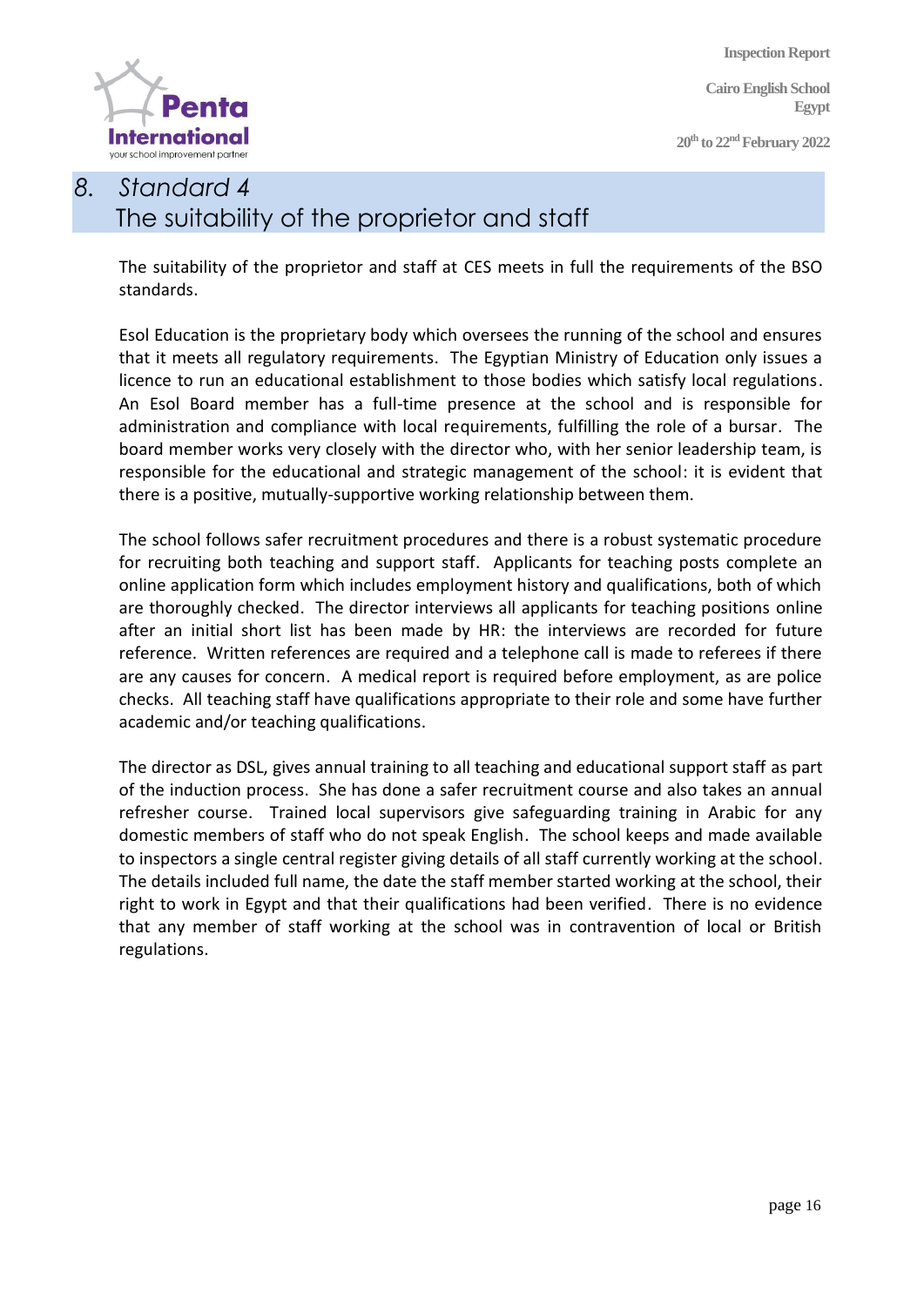**Cairo English School Egypt**

**20 th to 22 ndFebruary 2022**



# *9. Standard 5* The premises and accommodation

The premises and accommodation are excellent.

The school provides a high quality and safe learning environment. The site is accessible to those with limited mobility having ramps and a lift. The site is enclosed by a perimeter wall and there are three gates for entrance and exit points for pupils at the start and end of the school day. The school places very high importance on security: there are a team of 23 security guards and security presence throughout the building.

The school has a designated facilities manager responsible for ensuring the ongoing maintenance and safety of the school. The site is very well maintained and there are efficient systems for the reporting and follow up of any maintenance issues. There are schedules for equipment requiring maintenance and areas that require regular cleaning and maintenance. The records kept are thorough and up to date.

Outside areas are attractive and enhanced with flowers and plants: these are well maintained by a team of gardeners. Outside areas are clean and tidy, rubbish bins are located strategically, and signage is clear. The decoration of the school and many displays are visually appealing, they display and celebrate pupils' work. Positive affirmations are displayed on the doors of the classrooms in the primary school and these contribute to the positive ethos of the school.

Classrooms are spread across three floors, with the ground floor occupying FS and KS1 classrooms. Classrooms are an appropriate size and are well lit, and ventilated. There are blinds in the classrooms to limit glare from the outdoor sun. AC is available in all areas of the school.

There are specialised facilities and resources which support pupils' participation in a wide range of academic and physical education activities. Pupils have access to specialised rooms such as science laboratories, music rooms, design and technology labs and ICT suites. The 2 libraries are very well-stocked with high quality books and provide engaging spaces for promoting a love of reading. In addition to being a performance space, the auditorium is used for performing arts lessons. There are a wide range of PE facilities, including a multi-purpose hall, a safe surface running track and basketball courts. There is a large swimming pool with changing and showering facilities, it is currently closed to comply with ministry Covid-19 regulations.

There are sufficient spaces for outdoor play for pupils in the primary and secondary schools; there are ample shaded areas at break times and benches for pupils to eat outside. The playgrounds in EYFS and in the quadrant offer slides and climbing equipment. The youngest pupils have access to dedicated outdoor learning environments offering high-quality resources for purposeful outdoor play and physical development.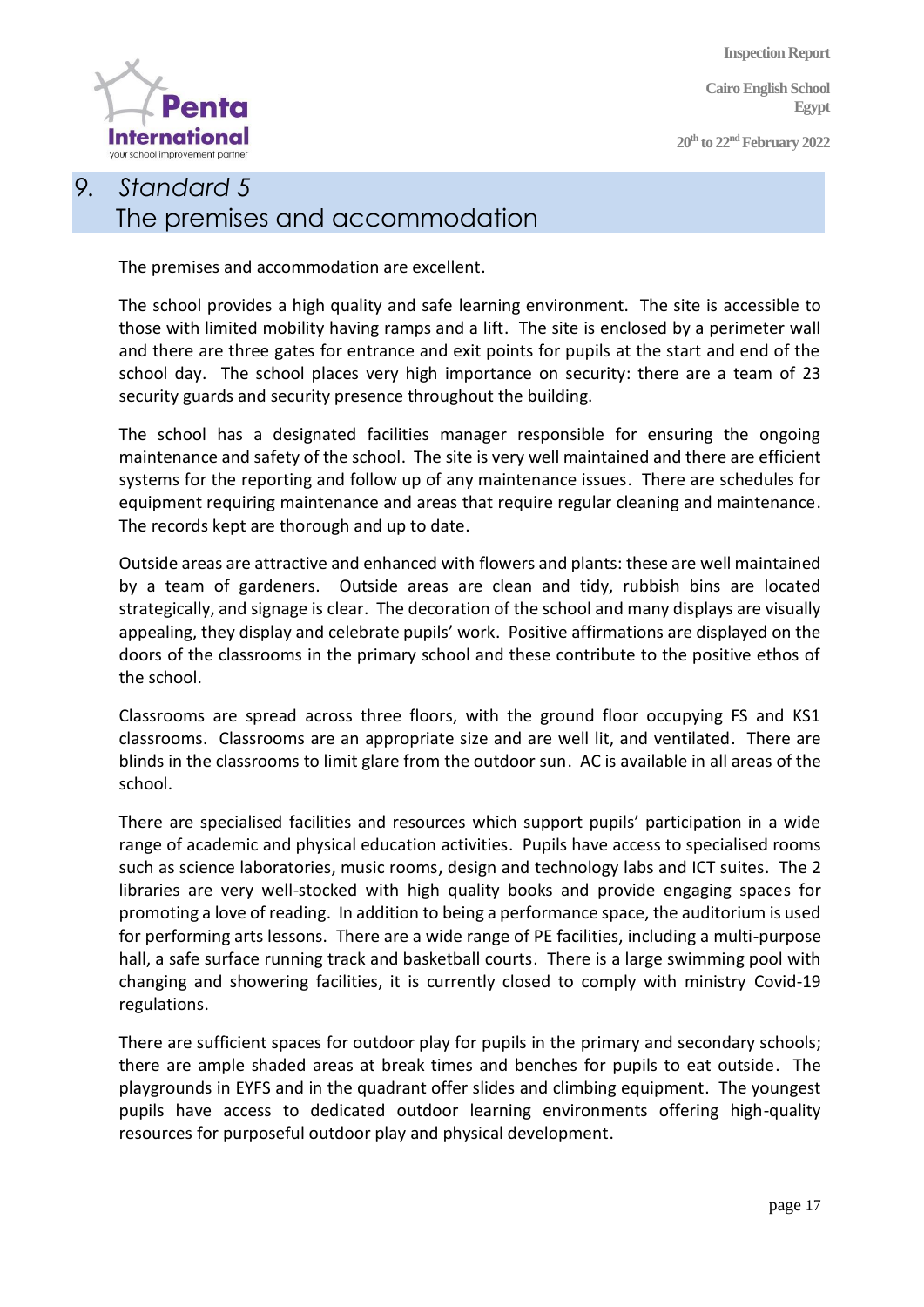**Cairo English School Egypt**

**20 th to 22 ndFebruary 2022**



Toilet facilities are located throughout the school and are clearly designated for use by pupils or adults. All washrooms have an attendant and are recurrently cleaned. There are separate toilet facilities for boys and girls and facilities available for those with disabilities. Toilet facilities and changing rooms have access to hot and cold running water. Ample drinking water is available from the 21 water fountains located around the school.

The school clinic is located on the ground floor and easily accessed. It is staffed with two fulltime doctors, two nurses and a member of staff to support with admin. The clinic is appropriately resourced and procedures are well established for using the clinic. The clinic has recently supported the national vaccination drive for Covid-19 and facilitates the annual vaccination programme for pupils and staff.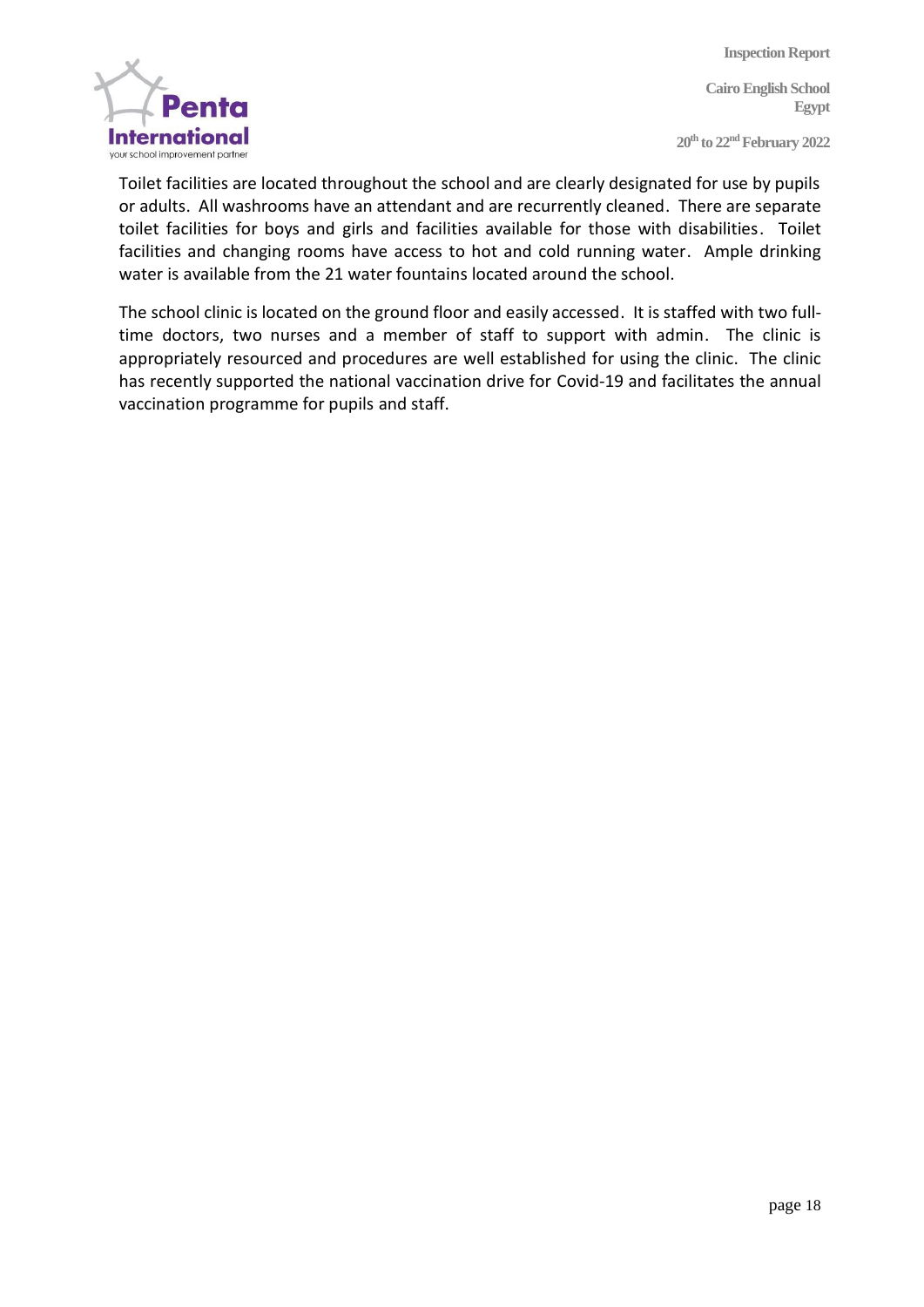**Cairo English School Egypt**

**20 th to 22 ndFebruary 2022**



## *10. Standard 6* The provision of information for parents, carers and others

The provision of information for parents, carers and others is good.

CES issues two reports per year in primary and three in secondary, following the termly assessments, and holds two parent-teacher meetings to discuss progress and the general welfare of the students. The reports contain information about progress, expectations and personal development and parents commented that they find these useful. Following the onset of Covid-19 restrictions, parent-teacher meetings have been held online and their success and improved attendance rates indicate that these meetings are a sensible pattern for the future.

*Showbie* is used as a daily method of specific communication with parents and one parent in the focus group commented "We can't live without *Showbie*!". There is also a portal that parents can access for general information: parents in the focus group mentioned that they find this useful. If there are emergencies, parents can contact the school via telephone and find this a reliable method. Parents reported that they were particularly impressed with the level of technical IT support given to them after the onset of the Covid-19 pandemic and this support included how to access online platforms.

The director sends a monthly newsletter which, in addition to her introduction, has sections written by the heads of each phase, giving both information and celebrating any events or achievements. There are parent handbooks for EYFS, primary and secondary which give practical information and routines. In addition, the parents of all children joining the school receive a welcome pack of information. The school website is completely up-to-date but does have key policies, the previous BSO inspection report, and also dedicated portals for parents, pupils and staff. It also has links to various online resources.

The director has established a parent development group of nine current parents which meets termly with the aim of offering ideas which feed directly into the school development plan. Other less formal parent committees are formed around specific annual events when needed.

Prior to the Covid-19 pandemic, parents had much more physical access to the school, could drop into the school and were invited in for coffee mornings, meetings with staff etc. However, the school has tried to compensate for this by offering online workshops; for example, there have been ones on online safety and another on positive parenting given by a local expert. The success of the latter led to a physical follow-up meeting for 50 parents on a first come-first served basis. There are also year group meetings offered to parents.

Parents commented that they feel that their children are safe at school and that standards of behaviour are high, both of which were supported by observations during the inspection visit. Parents said that any incidents of bullying were handled well and that children were not frightened to report any cases as they knew that they would be handled fairly; students spoken to during the inspection corroborated this point. Parents also commented that, if they had any complaints about the school, they felt they would be dealt with in a fair way.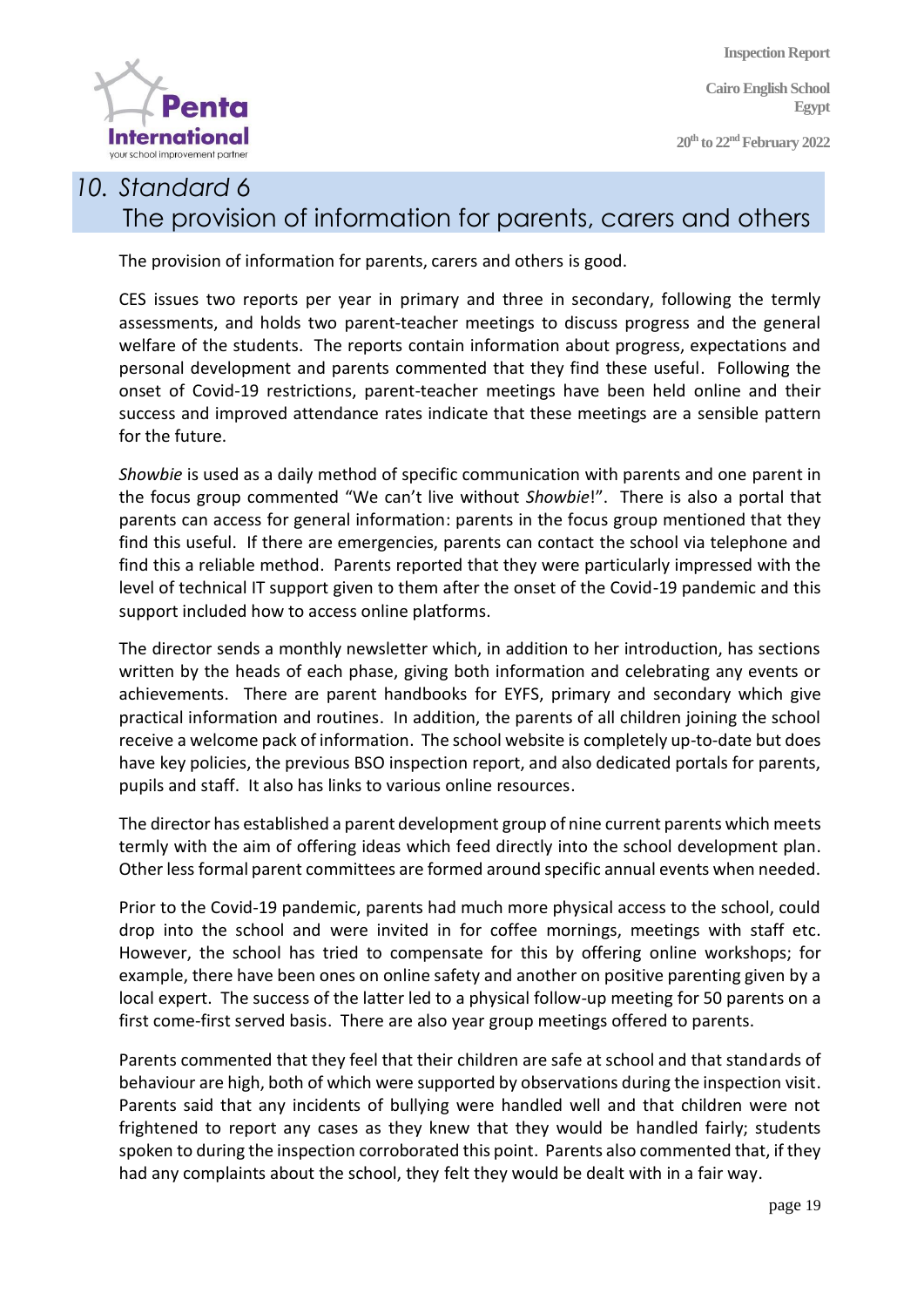**Cairo English School Egypt**

**20 th to 22 ndFebruary 2022**



## *11. Standard 7* The school's procedure for handling complaints

The procedures for handling complaints meet BSO standards.

There is a formal complaints policy which is shared with parents. It is also available on the school's website. It has a clear statement and differentiates the process from the decisions made regarding exclusions.

The policy is transparent, open and effective. It explains clearly what should happen in the event of a complaint. Parents informed inspectors that they are made aware of the policy and who to contact with any concerns at the school year.

The first point of contact for any parent who is dissatisfied with any aspect of school life is the child's class or form teacher. If they cannot resolve the problem for you them then they contact the year leader or head of year or another senior member of staff who will endeavour to solve any issues that they have. The next point of contact would be the relevant head of school, CES school director then the Esol board.

The handling of complaints is in line with the management structure of the school. The complaints procedure clearly states in its guidance that "a written record of all complaints will be kept by the school".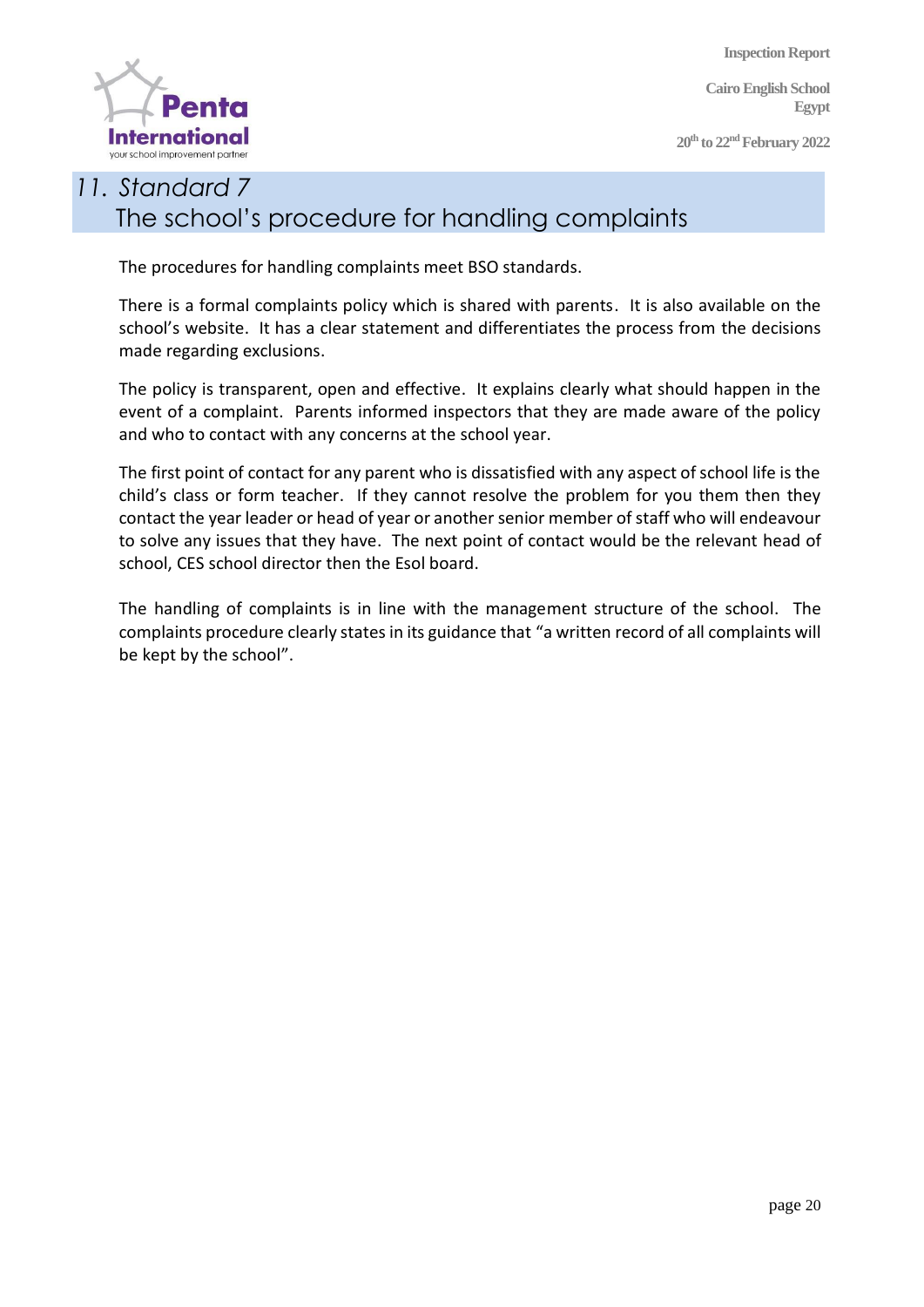**Cairo English School Egypt**

**20 th to 22 ndFebruary 2022**



# *12. Standard 8* Leadership and management of the school

The leadership and management at CES meets in full the requirements of the BSO standards, and has many outstanding features.

The leadership and management of the school are at least good in all major respects and excellent in significant elements. Leaders and managers have an inspirational effect upon the school community and beyond; they have proved themselves capable of sustaining outstanding outcomes for students, including very high student achievement and well-being, They ensure a high quality of education, and have made rapid improvements to the school. Changes in the school's size or character have been handled extremely well, with no loss to quality and outcomes. Staff morale is high. Through a close oversight of its work, managers at all levels have a very accurate understanding of how well the school functions and what needs improving.

Plans for improvement, including those for professional development, are well judged, goals are challenging and resources strategically harnessed to achieve them. Finances are very well harnessed to the school's priorities, and soundly managed. Leaders and proprietors have articulated a vision and ambition for the school which is committed to achieving excellence in all respects. The school's culture enables pupils and staff to succeed and excel.

Leaders and proprietors have established and maintain an ethos commensurate with the aims and values of the school and its proprietors. This enables pupils of all ages and abilities to flourish, fulfil their potential, enjoy their education and develop their personal qualities to the full. The ethos and culture of the whole school counters any form of direct or indirect discriminatory behaviour. Leaders, staff and pupils do not tolerate prejudiced behaviour.

Relationships in the school are exemplary. Leaders have the highest expectations of behaviour, so that respect, courtesy and good manners are the norm. Leaders and proprietors have a deep and accurate understanding of the school's strengths and weaknesses. They use this knowledge to plan and drive forward school improvement. Development plans are clear, well-structured, ambitious but achievable and result in benefit to pupils.

There is a firm focus on maintaining the high quality of the school and/or securing its constant improvement. Leaders are able to make and carry through challenging decisions for the good of the school. The actions of school leaders have resulted in substantial improvement in the quality of education and in excellent progress and achievement for all pupils.

Performance management is highly effective and leads to professional development that encourages, challenges and supports staff. Teaching is highly effective across the school, and staff are well motivated.